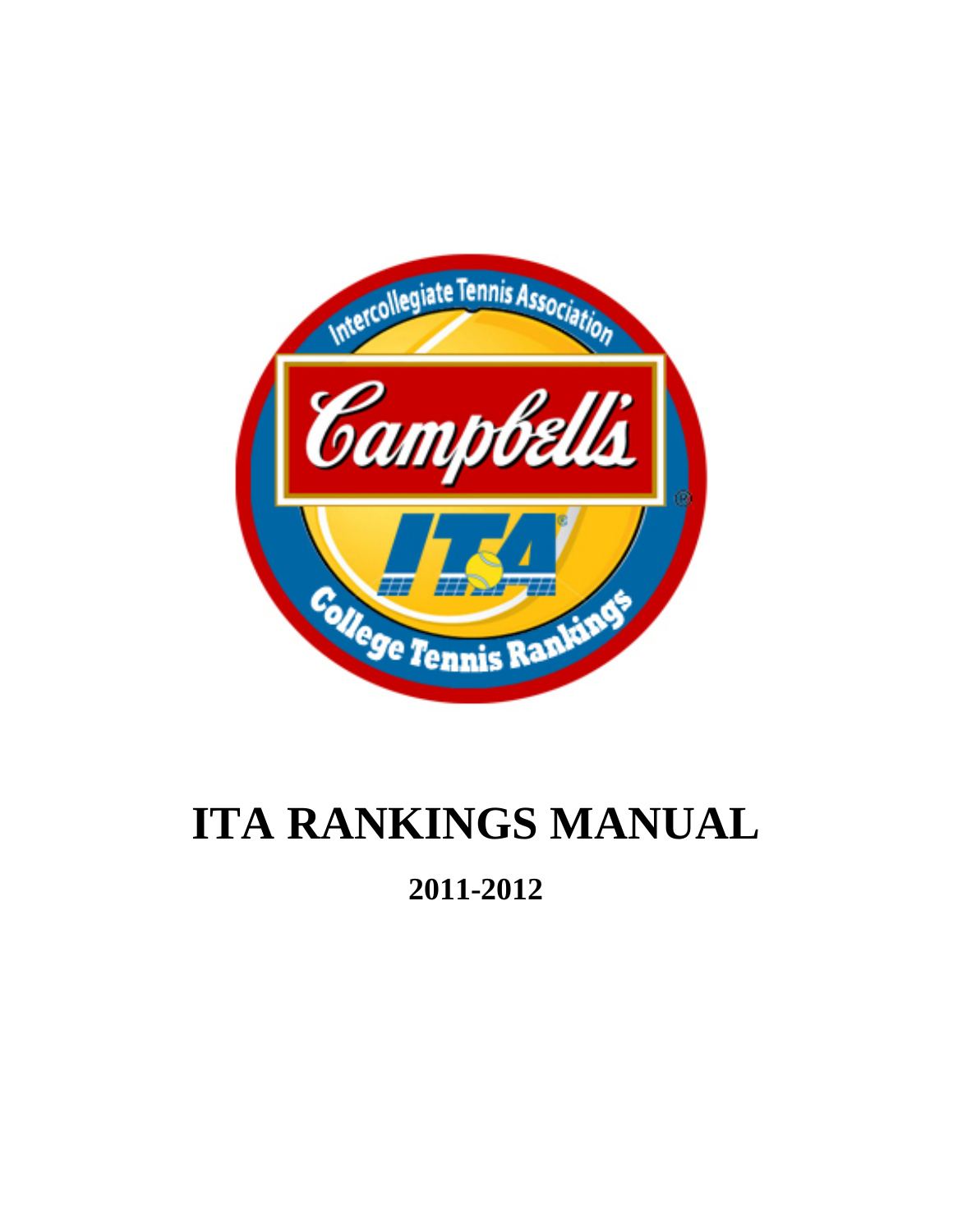

#### **Table of Contents**

| NCAA Division I Regional/National Ranking Chairs/Committees7 |
|--------------------------------------------------------------|
|                                                              |
|                                                              |
|                                                              |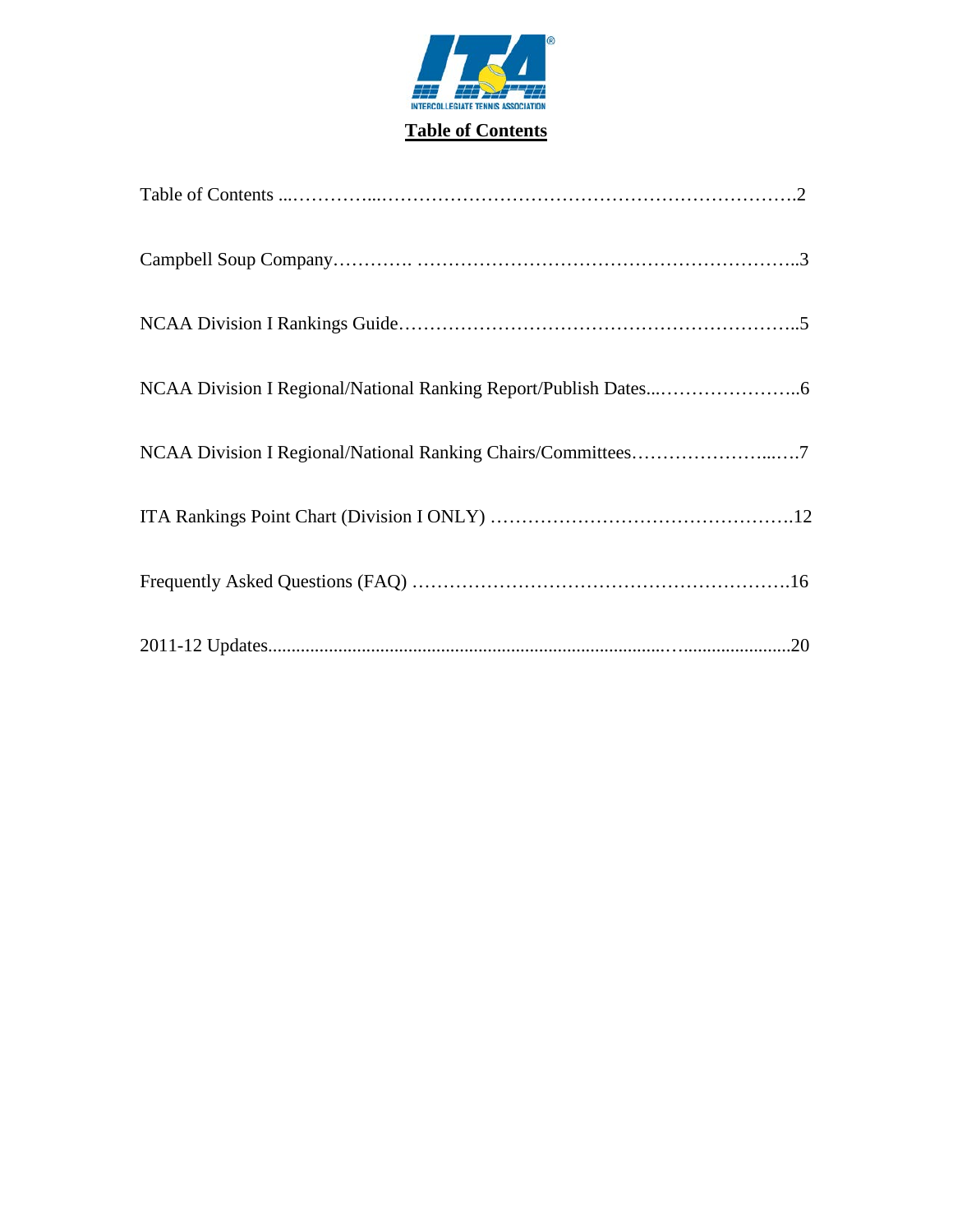

For Immediate Release February 18, 2009

#### **Campbell Soup Company to Serve as Title Sponsor for ITA Rankings and ITA Player of the Year Awards**

**SKILLMAN, N.J.** - The Intercollegiate Tennis Association (ITA), the governing body of college tennis, is pleased to announce that a multi-year agreement has been reached between the ITA and the Campbell Soup Company in which the company will serve as the title sponsor for the ITA College Tennis Rankings and the ITA College Players of the Year awards.

"We are delighted to enter into a partnership with Campbell," said David A Benjamin, ITA Executive Director. "We are sure that this will be a wonderful way of helping further promote the ITA and our world of college tennis."

In addition to its relationship with the ITA, Campbell is a supporter of the International Tennis Hall of Fame and is the title sponsor of the Campbell's Hall of Fame Tennis Championship.

"Campbell Soup Company is pleased to play a role in the International Tennis Association," said Jerry S. Buckley, Senior Vice President, Public Affairs, Campbell Soup Company. "College tennis players represent the best of college athletics and help promote tennis to young people across the country. Campbell has long been committed to encouraging young people to lead a healthy lifestyle, including getting an appropriate amount of exercise."

In 2003, Campbell was a founding sponsor of Shaping America's Youth, an initiative that promotes childhood and adolescent physical activity. The company also sponsors the Harlem Globetrotters C.H.E.E.R. program which teaches elementary school children about the benefits and fun of physical activity, as well as encouraging good citizenship. In 2006, Campbell became a participating company in the Alliance for a Healthier Generation, a partnership between the American Heart Association and the Clinton Foundation, by adopting their voluntary guidelines for snacks and side items sold in schools.

#### **Campbell/ITA College Tennis Rankings**

The ITA College Tennis Rankings are designed to track the top men and women teams and singles and doubles players at the NCAA Divisions I, II and III, NAIA and Junior/Community College levels.

At the NC AA Division I leve l the ITA Ran kings are determined by a com puterized system, using the ITA' s average points-p er-match formula. National rankings are

5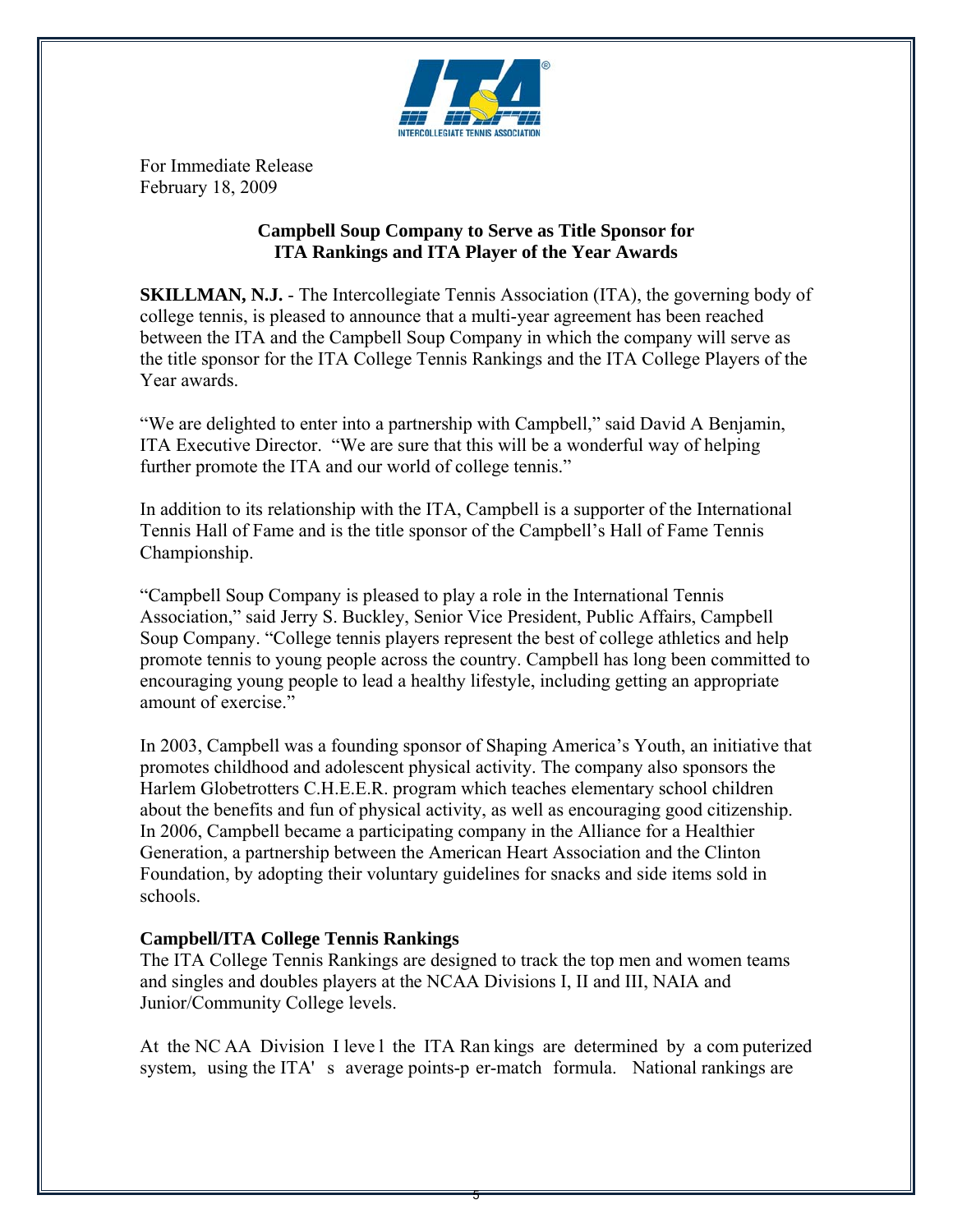released 17 times during the colle giate tennis season (beginning with the pre-season rankings in Septem ber, followed by the fall and then spring which includes 15 consecutive weeks). The Division I rankings include the top 75 team s, top 125 singles players and top 60 doubles. Division I regiona l rankings are released tw ice a year (fall and year-end) - the top 15 team s, top 30 si ngles players and top 15 doubles teams are ranked for men and women in each of the eight ITA regions. The ITA Rankings are also used in selection of all ITA National Championships as well as the ITA National Team Indoor Championships.

ITA Rankings at th e Small College level (NCAA Divisions II and III, NAIA and Junior/Community Colleges) are determ ined by committee vote and released from 4-6 times a season depending on the division. Ty pically the top 25 team s, top 50 singles players and top 25 do ubles teams are ranked nationally in each of the sm all college divisions. Regional rankings are administered at the Div ision II and III levels and will include the top 10-20 teams, 15-20 singles players and 10-15 doubles teams.

All told, more than 600 men's and women's tennis programs from across the country will receive a regional and/or national ranking durin g the course of a given season. And over 1,200 student-athletes will receive regional and/or national singles/doubles rankings in a season.

The ITA College Tennis Rankings are one of the ITA's most visible programs, garnering national exposure in newspapers, magazines and websites across the country after each release date.

Campbell/ITA College Tennis rankings can be found at www.itatennis.com.

#### **About the Intercollegiate Tennis Association**

As the governing body of collegiate tennis, the ITA promotes both the athletic and academic achievements of the collegiate tennis community. The ITA, which was founded in 1956 and is based in Skillman, N.J., administers numerous regional and national championships, the ITA Collegiate Summer Circuit, presented by the USTA, and the ITA Rankings for men's and women's tennis at the NCAA Divisions I, II and III, NAIA and Junior College levels. The ITA also has a comprehensive awards program for players and coaches to honor excellence in academics, leadership and sportsmanship. The official ITA web site is www.itatennis.com.

#### **About Campbell Soup Company**

Campbell Soup Company is a global manufacturer and marketer of high-quality foods and simple meals, including soup, baked snacks, and healthy beverages. Founded in 1869, the company has a portfolio of market-leading brands, including "Campbell's," "Pepperidge Farm," "Arnott's," and "V8." For more information on the company, visit Campbell's website at www.CampbellSoup.com

6

###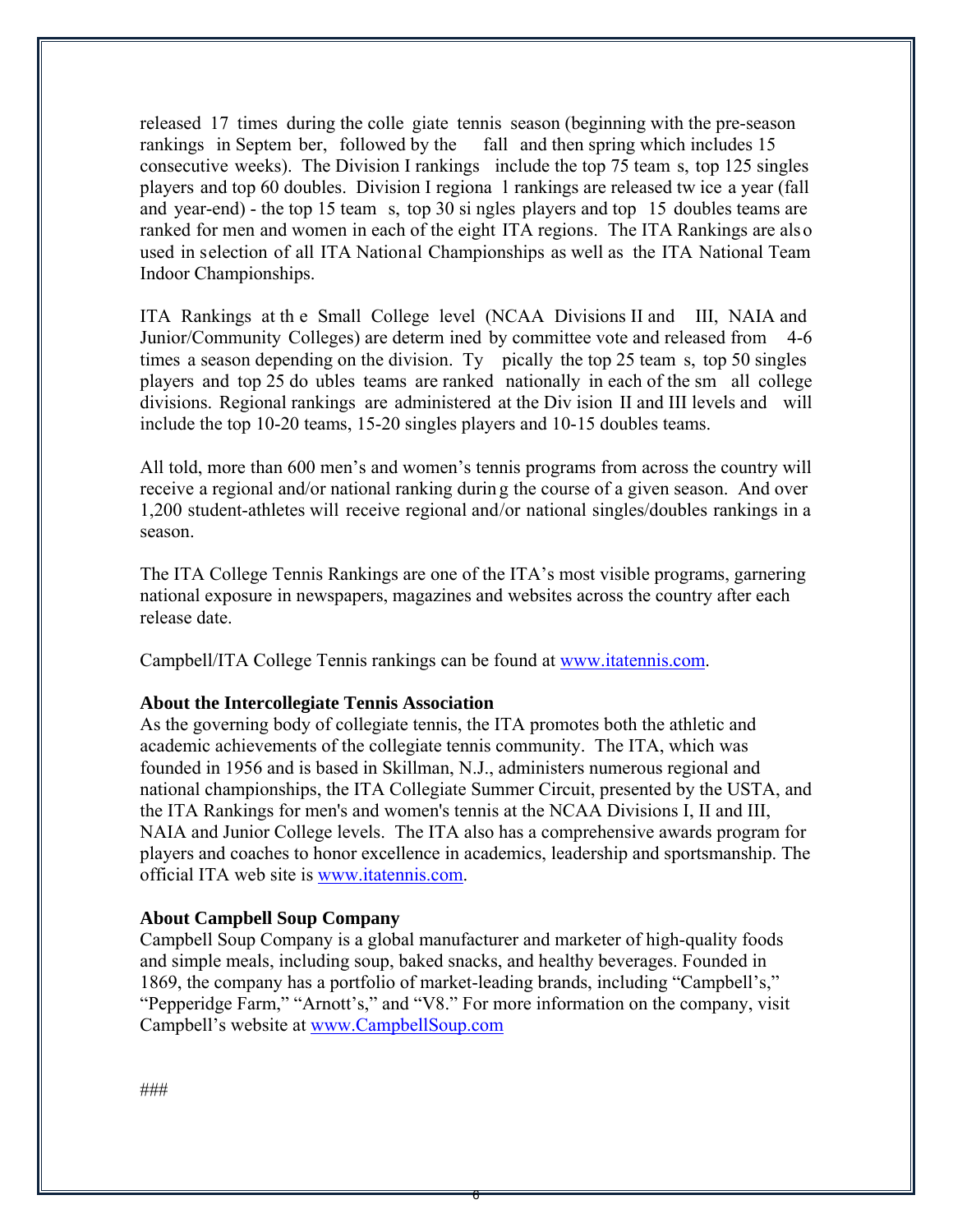

## **NCAA DIVISION I ITA RANKINGS GUIDE**

### **2011-2012**

- 1. Regional/National Ranking Report/Publish Dates
- 2. Regional/National Ranking Chairs/Committees
- 3. ITA Rankings Point Chart (Division I ONLY)
- 4. ITA Rankings FAQ (Division I ONLY)
- 5. New Business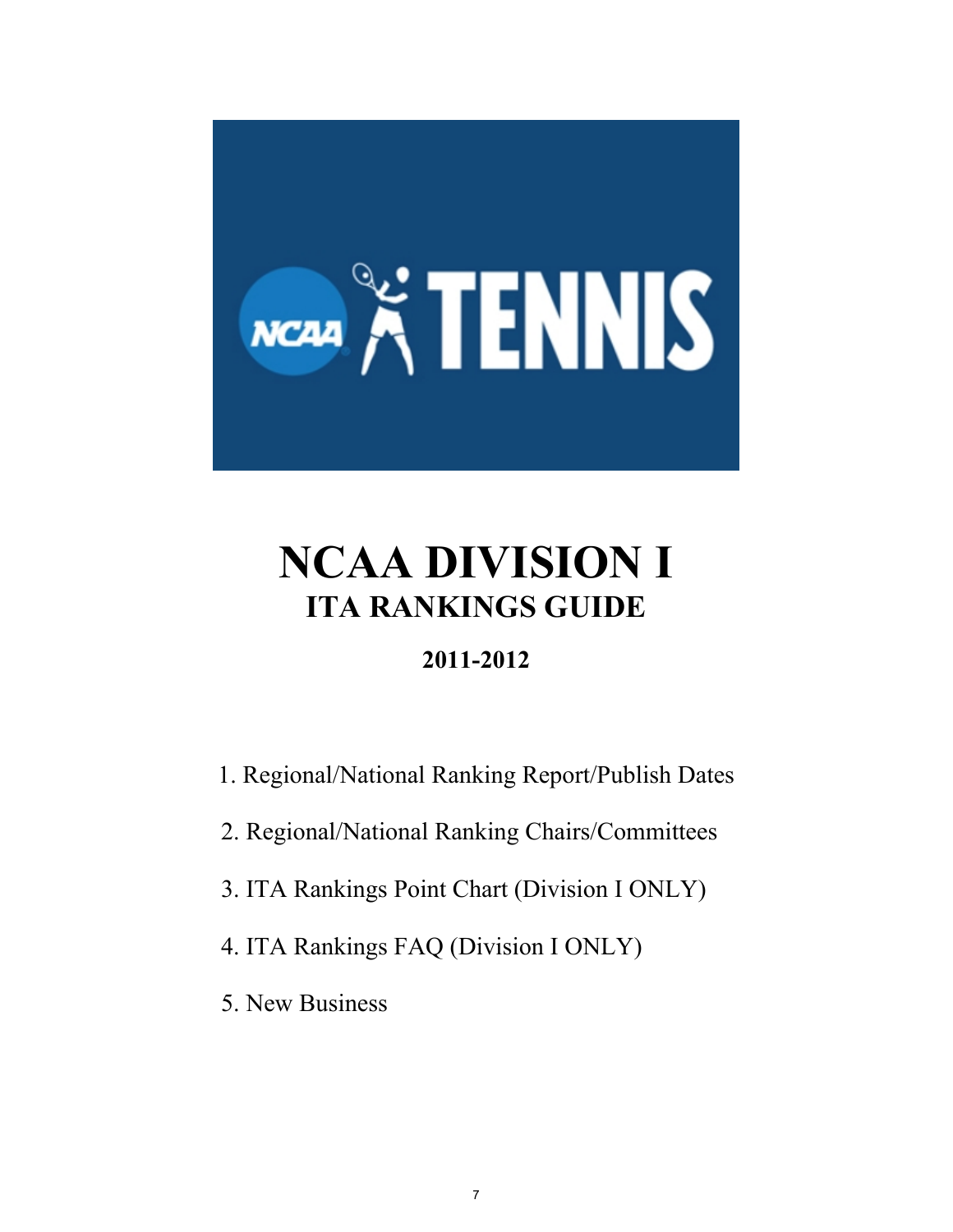#### **Division I - 2011-12 Ranking Dates (Men & Women)**

| <b>Report Date</b>         | <b>Release Date</b>         | <b>Type of Ranking</b>          | <b>Method</b>                 |
|----------------------------|-----------------------------|---------------------------------|-------------------------------|
| Tuesday, August 23, 2011   | Friday, September 09, 2011  | Singles/Doubles                 | ballot                        |
| Tuesday, November 15, 2011 | Tuesday, January 03, 2012   | <b>Regional Singles/Doubles</b> | ballot                        |
| Tuesday, November 15, 2011 | Tuesday, January 03, 2012   | <b>National Singles/Doubles</b> | computer (double-run)         |
| Tuesday, November 15, 2011 | Tuesday, January 03, 2012   | <b>National Team</b>            | team ballot                   |
| Sunday, January 22, 2012   | Tuesday, January 24, 2012   | <b>National Team</b>            | ballot                        |
| Monday, January 30, 2012   | Thursday, February 02, 2012 | National Team                   | ballot                        |
| Sunday, February 05, 2012  | Tuesday, February 07, 2012  | National Team (men only)        | ballot                        |
|                            |                             | Team (women                     | team ballot/ singles&doubles  |
| Sunday, February 12, 2012  | Tuesday, February 14, 2012  | only)/Singles/Doubles           | computer                      |
| Sunday, February 19, 2012  | Tuesday, February 21, 2012  | <b>National Team</b>            | ballot                        |
|                            |                             | Team/Singles/Doubles            |                               |
| Sunday, February 26, 2012  | Tuesday, February 28, 2012  | (Computer Rankings)             | computer                      |
| Sunday, March 04, 2012     | Tuesday, March 06, 2012     | <b>National Team</b>            | computer                      |
| Sunday, March 11, 2012     | Tuesday, March 13, 2012     | Team/Singles/Doubles            | computer                      |
| Sunday, March 18, 2012     | Tuesday, March 20, 2012     | <b>National Team</b>            | computer                      |
| Sunday, March 25, 2012     | Tuesday, March 27, 2012     | Team/Singles/Doubles            | computer                      |
| Sunday, April 01, 2012     | Tuesday, April 03, 2012     | <b>National Team</b>            | computer                      |
| Sunday, April 08, 2012     | Tuesday, April 10, 2012     | Team/Singles/Doubles            | computer                      |
| Sunday, April 15, 2012     | Tuesday, April 17, 2012     | Team/Singles/Doubles            | computer                      |
| Sunday, April 22, 2012     | Tuesday, April 24, 2012     | Team/Singles/Doubles            | computer                      |
|                            |                             |                                 | computer (double-run for      |
| Sunday, April 29, 2012     | Monday, April 30, 2012      | Team/Singles/Doubles            | <b>NCAA</b> selections)       |
|                            |                             |                                 | computer: results after 1st & |
|                            |                             | Team/Singles/Doubles            | 2nd rd. NCAA team             |
| Wednesday, May 16, 2012    | unpublished                 | (unpublished)                   | championships                 |
|                            |                             |                                 |                               |
| Wednesday, May 23, 2012    | Tuesday, May 29, 2012       | Team (Final)                    | computer (double-run)         |
| Wednesday, May 30, 2012    | Wednesday, June 06, 2012    | Singles/Doubles (Final)         | computer (double-run)         |
|                            |                             | Regional (Final)                |                               |
| Wednesday, May 30, 2012    | Wednesday, June 06, 2012    | Team/Singles/Doubles            | ballot                        |

**Notes:**

**Report Date: Date that all match results must be entered into the Results Reporting system by each program to ensure that these results are included for weekly rankings purposes. Deadline for entry is 10pm local time.**

**Release Date: Date that the rankings are announced and posted on the ITA website.**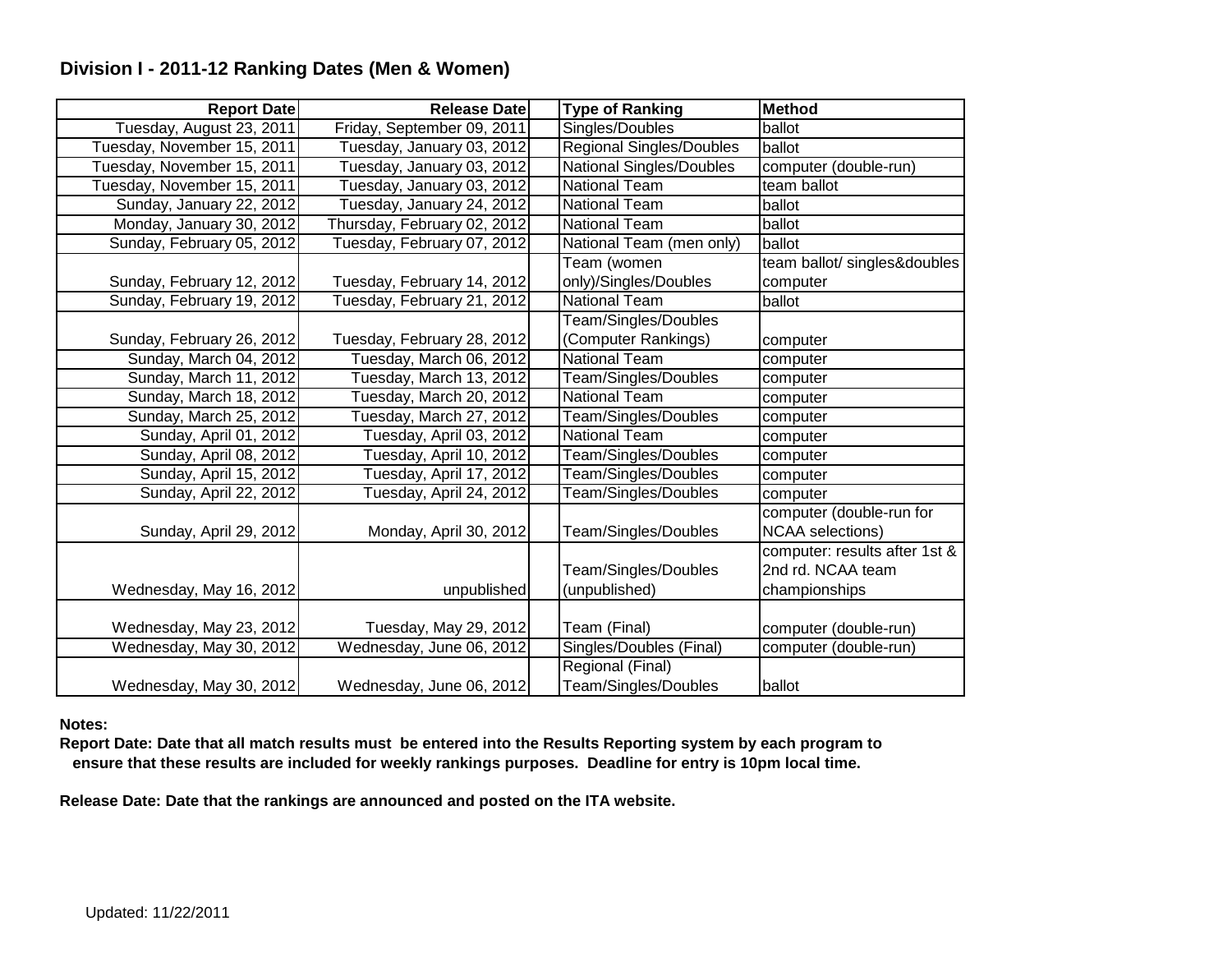

#### **2011-12 DIVISION I MEN'S REGIONAL CHAIRS**

#### **NORTHWEST REGION**

**Peter Bartlett**, bartlett@usfca.edu Univ. of San Francisco 2130 Fulton Street San Francisco, CA 94117 Phone: 415-422-6073 Cell: 650-278-1199 Fax: 415-422-2510

#### **SOUTHWEST REGION**

**Adam Steinberg**, adam.steinberg@pepperdine.edu Pepperdine University 24255 Pacific Coast Hwy Malibu, CA 90263 Phone: 310-506-4267 Cell: 310-383-1294 Fax: 310-506-7459

#### **MOUNTAIN REGION**

**Danny Westerman**, danny.westerman@du.edu University of Denver 2201 E. Asbury Ave Denver, CO 80208 Phone: 303-871-2512 Cell: 310-770-4291 Fax: 303-871-3453

#### **TEXAS REGION**

**Steve Moore**, stevemooretennis@yahoo.com Texas A&M Corpus Christi 2101 Airline Road Corpus Christi, TX 78414 Phone: 361-425-1546 Cell: 361-425-1546 Fax: 361-825-3218

#### **CENTRAL REGION**

**Vince Westbrook**, vincent-westbrook@utulsa.edu University of Tulsa Michael D. Case Center, 600 South College Ave Tulsa, OK 74104 Phone: 918-631-5090 Cell: 918-640-3960 Fax: 918-631-3110

#### **MIDWEST REGION**

**Steve Rodecap**, steven.rodecap@marquette.edu Marquette University 770 N. 12th Street Milwaukee, WI 53233 Phone: 414-288-3775 Cell: 414-313-0477 Fax: 414-288-6680

#### **NORTHEAST REGION**

**Lee Nickels**, wnickell@buffalo.edu University of Buffalo 163 Alumni Arena Buffalo, NY 14260 Phone: 716-645-5565 Cell: 716-545-5256 Fax: 716-645-6329

#### **OHIO VALLEY REGION**

**Paul Goebel**, pgoebel@memphis.edu University of Memphis 570 Normal - AOB Rm 207K Memphis, TN 38152 Phone: 901-678-5309 Cell: 901-734-0254 Fax: 901-678-2162

#### **ATLANTIC REGION**

**Jim Thompson**, jthomp@vt.edu Virginia Tech 302 Cassell Coliseum (0502) Blacksburg, VA 24061 Phone: 540-231-4589 Cell: 540-250-5192 Fax: 540-231-2002

#### **CAROLINA REGION**

**Michael Leonard**, mleonard5@elon.edu Elon University 2500 Campus Box Elon, NC 27244 Phone: 336-278-6737 Cell: 336-263-5738 Fax: 336-278-6767

#### **SOUTHERN REGION**

**Per Nilsson**, pnilsson@athletics.msstate.edu Mississippi State University Humphrey Coliseum, P.O. Box 5327 Mississippi State, MS 39762 Phone: 662-325-8506 Cell: 662-418-2727 Fax: 662-325-9051

#### **SOUTHEAST REGION**

**Dwayne Hultquist**, dhultquist@fsu.edu Florida State University 282 Champions Way Tallahassee, FL 32306 Phone: 850-644-1893 Cell: 850-509-2887 Fax: 850-644-3451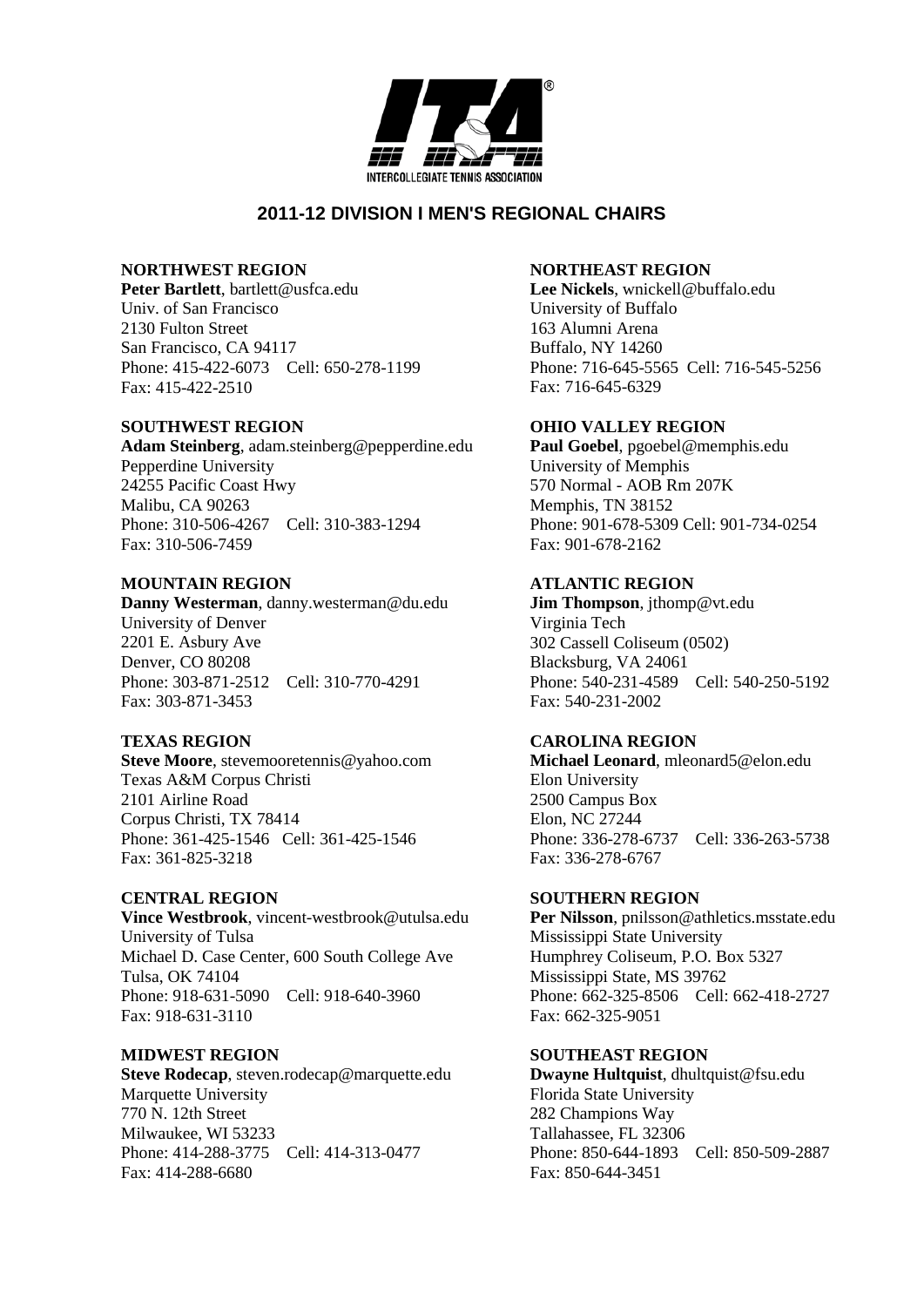

#### **2011-12 DIVISION I WOMEN'S REGIONAL CHAIRS**

#### **NORTHWEST REGION**

**Jill Hultquist**, uw10s@u.washington.edu University of Washington Graves Annex Box 354080 Seattle, WA 98195 Phone: 206-543-1116 Cell: 206-375-0230 Fax: 206-685-1677

#### **SOUTHWEST REGION**

**Gary Victor**, gary.victor@csun.edu California State - Northridge 18111 Nordhoff St. Northridge, CA 91330 Phone: 818-677-2948 Cell: 818-571-0533 Fax: 818-677-2661

#### **MOUNTAIN REGION**

**Jon Messick**, jon.messick@colostate.edu Colorado State McGraw Athletic Ctr, Rm 200C Ft. Collins, CO 80523 Phone: 970-491-1311 Cell: 970-217-0936 Fax: 970-491-7725

#### **TEXAS REGION**

**Joey Scrivano,** joey\_scrivano@baylor.edu Baylor University 1500 S. University Parks Drive Waco, TX 76706 Phone: 254-710-1323 Cell: 254-709-2095 Fax: 254-710-1055

#### **CENTRAL REGION**

**Michael Hegarty**, mhegarty@uark.edu University of Arkansas 131 Barnhill Arena Fayetteville, AR 72701 Phone: 479-575-3446 Cell: 479-879-2121 Fax: 479-575-7501

**MIDWEST REGION Brian Fleishman**, bef@athletics.wisc.edu University of Wisconsin-Madison 1440 Monroe Street Madison, WI 53711 Phone: 608-263-6304 Cell: 608-516-6906 Fax: 608-263-7849

#### **NORTHEAST REGION**

**Bob Dallis**, robert.dallis@dartmouth.edu Dartmouth College 6083 Alumni Gymnasium Hanover, NH 03755 Phone: 603-646-3494 Cell: 603-646-3494 Fax: 603-646-0757

#### **OHIO VALLEY REGION**

**Lee Taylor Walker**, ltwalker@memphis.edu University of Memphis 207c Athletic Office Bldg Memphis, TN 38152 Phone: 901-678-2328 Cell: 901-734-8606 Fax: 901-678-5952

#### **ATLANTIC REGION**

**Mark Guilbeau**, UVirginiaTennis@virginia.edu University of Virginia McCue Center PO Box 400849 Charlottesville, VA 22904 Phone: 434-982-5734 Cell: 434-981-0576 Fax: 434-982-4926

#### **CAROLINA REGION**

**Jeff Trivette**, cjtrivet@uncg.edu UNC Greensboro 1408 Walker Avenue, 337 HHP Building PO Box 26168 Greensboro, NC 27403 Phone: 336-334-5581 Cell: 336-209-7429 Fax: 336-334-4063

#### **SOUTHERN REGION Kristen Hall,** khall1@uab.edu University of Alabama at Birmingham Bartow Arena, 617 13th St. S Birmingham, AL 35294-1160

Phone: 205-934-3976 Cell: 205-504-3203 Fax: 205-996-9386

#### **SOUTHEAST REGION**

**Jennifer Gabou**, jgabou@fgcu.edu Florida Gulf Coast 10501 FGCU Blvd. S. Fort Myers, FL 33965-6566 Phone: 239-590-7004 Cell: 941-685-5960 Fax: 239-590-7014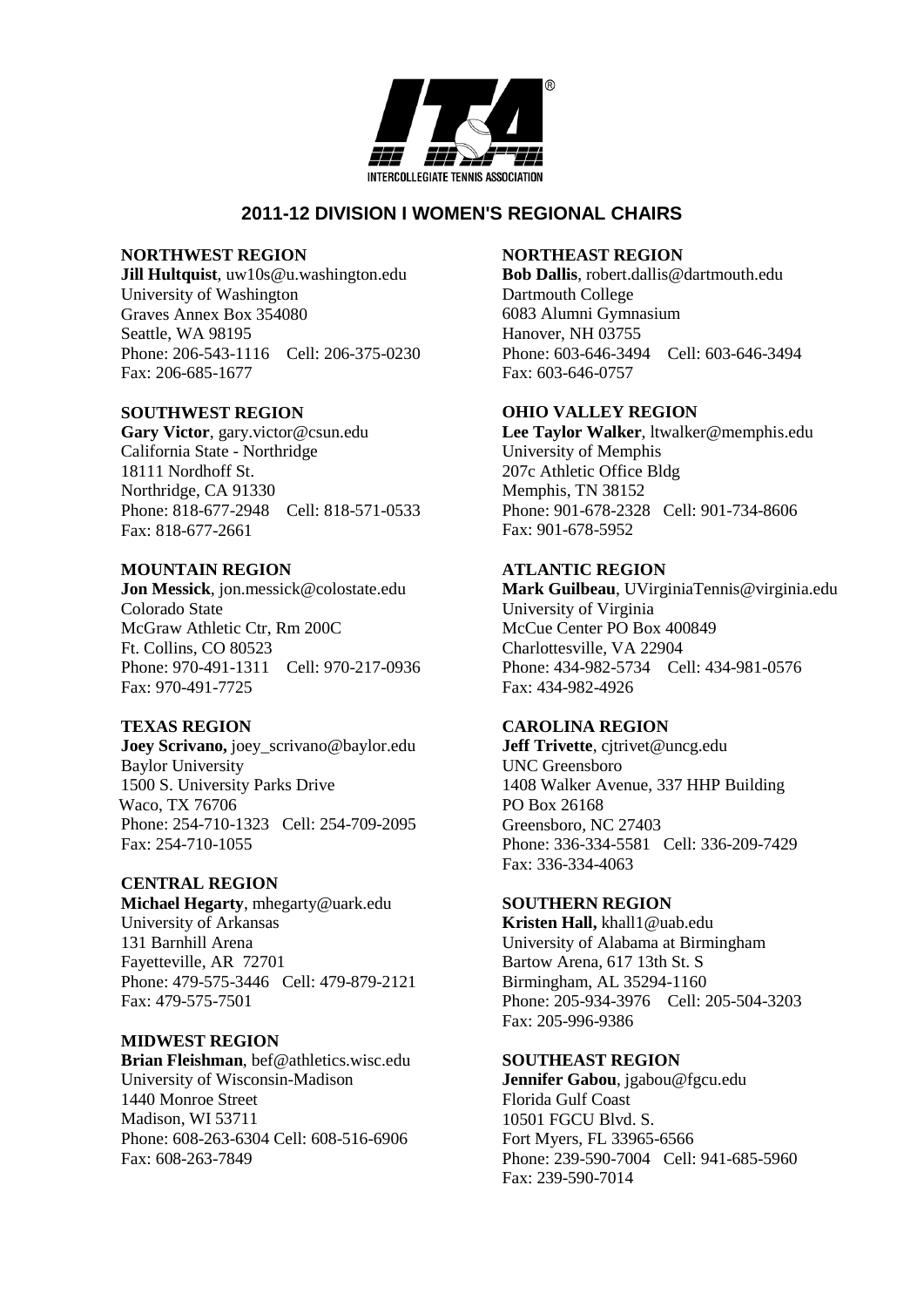| <b>Region</b>      | <b>Committee</b>                              | <b>School</b>                              |
|--------------------|-----------------------------------------------|--------------------------------------------|
| <b>Northwest</b>   | Peter Bartlett (chair)                        | Univ. of San Francisco                     |
|                    | Jay Udwadia                                   | <b>Fresno State</b>                        |
|                    | John Whitlinger                               | Stanford                                   |
|                    | Ryan Redondo                                  | Univ. of the Pacific                       |
|                    |                                               |                                            |
| <b>Southwest</b>   | Adam Steinberg (chair)                        | <b>Pepperdine University</b>               |
|                    | <b>Tad Berkowitz</b>                          | Arizona                                    |
|                    | <b>Brett Masi</b>                             | San Diego                                  |
|                    | Trevor Kronemann                              | <b>UC</b> Irvine                           |
|                    |                                               |                                            |
| <b>Mountain</b>    | Danny Westermann (chair)                      | University of Denver                       |
|                    | <b>Alan Dils</b>                              | <b>New Mexico</b>                          |
|                    | <b>Mike Phillips</b>                          | Montana State                              |
|                    | Jeff Beaman                                   | University of Idaho                        |
|                    | Owen Hambrook                                 | <b>UNLV</b>                                |
| Texas              | Steve Moore (chair)                           | Texas A&M/Corpus-Christi                   |
|                    | <b>Carl Neufeld</b>                           | Southern Methodist University              |
|                    | <b>Matt Knoll</b>                             | <b>Baylor</b>                              |
|                    | Ron Smarr                                     | Rice                                       |
|                    |                                               |                                            |
| <b>Central</b>     | Vince Westbrook (chair)                       | Tulsa                                      |
|                    | John Roddick                                  | Oklahoma                                   |
|                    | <b>Robert Cox</b>                             | Arkansas                                   |
|                    | Kendell Hale                                  | <b>UMKC</b>                                |
|                    | Geoff Young                                   | Minnesota                                  |
|                    |                                               |                                            |
| <b>Midwest</b>     | Steve Rodecap (chair)<br><b>Bobby Bayliss</b> | Marquette<br><b>Notre Dame</b>             |
|                    |                                               |                                            |
|                    | Ty Tucker<br>Arvid Swan                       | <b>Ohio State</b><br>Northwestern          |
|                    | Hans Neufeld                                  |                                            |
|                    |                                               | Illinois, Chicago<br><b>Illinois State</b> |
|                    | Cris James                                    |                                            |
| <b>Northeast</b>   | Lee Nickels (chair)                           | <b>Buffalo</b>                             |
|                    | Ira Miller                                    | Fairleigh Dickinson                        |
|                    | <b>Bobby Pennington</b>                       | Colgate                                    |
|                    |                                               |                                            |
| <b>Ohio Valley</b> | Paul Goebel (chair)                           | Memphis                                    |
|                    | Yaser Zaatini                                 | <b>ETSU</b>                                |
|                    | <b>Bill Richards</b>                          | <b>Ball State</b>                          |
|                    | Sam Winterbotham                              | Tennessee                                  |
|                    | Randy Bloemendaal                             | Indiana                                    |
|                    |                                               |                                            |
| <b>Atlantic</b>    | Jim Thompson (chair)                          | Virginia Tech                              |
|                    | <b>Brian Boland</b>                           | Virginia                                   |
|                    | <b>Steve Secord</b>                           | James Madison                              |
|                    | Jeff Zinn                                     | Penn State                                 |
|                    | Nate Feldman                                  | Norfolk State                              |

#### **2011-12 Division I Men's Regional Committees**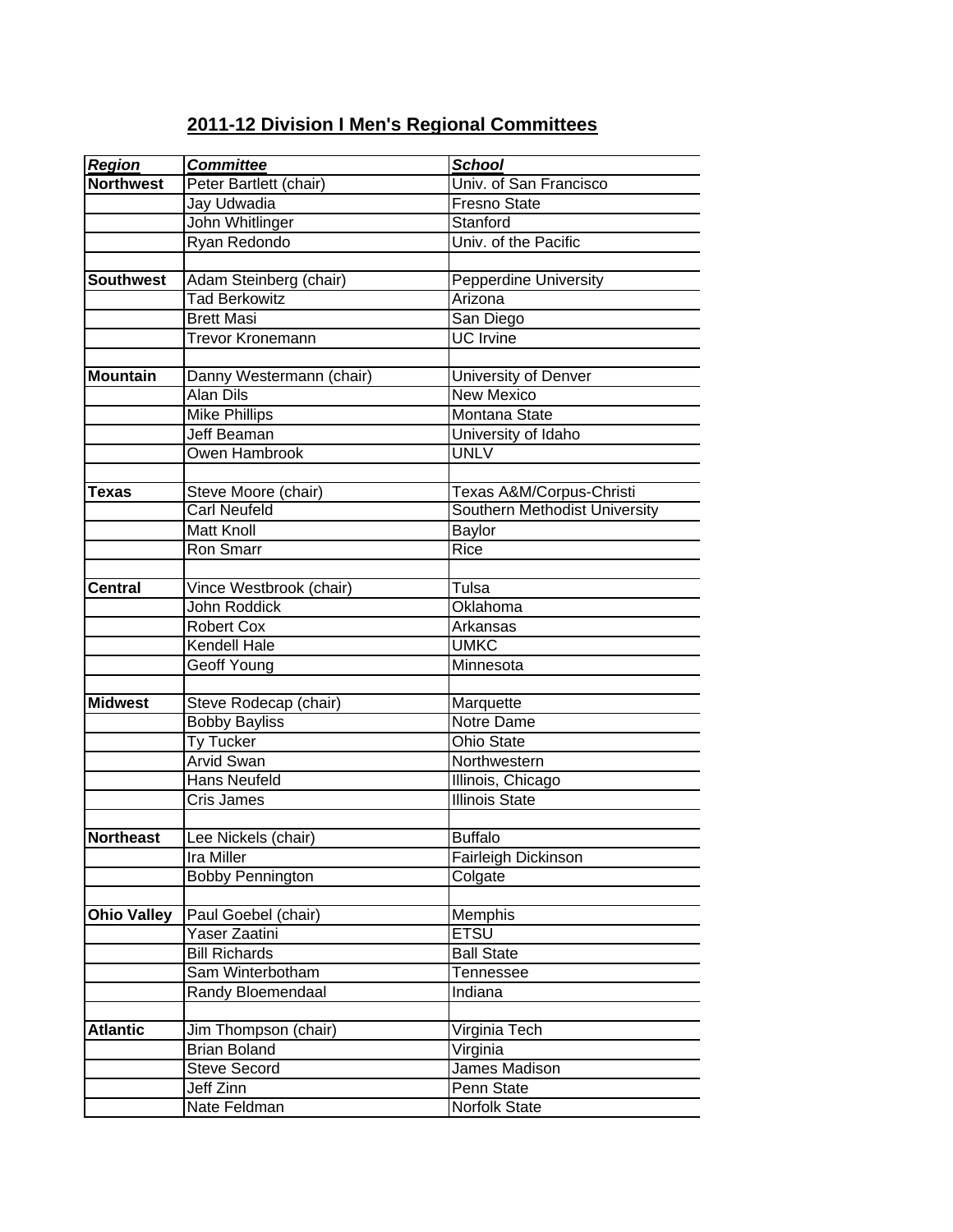| <b>Carolina</b>  | Michael Leonard (chair)  | Elon                         |
|------------------|--------------------------|------------------------------|
|                  | <b>Ramsey Smith</b>      | Duke                         |
|                  | <b>Thomas Mozur</b>      | <b>UNC Greensboro</b>        |
|                  | <b>Chris Powers</b>      | <b>Coastal Carolina</b>      |
|                  | Josh Goffi               | South Carolina               |
|                  |                          |                              |
| <b>Southern</b>  | Per Nilsson (chair)      | Mississippi State University |
|                  | <b>Mark Booras</b>       | Tulane                       |
|                  | Jeff Brown               | LSU                          |
|                  | Eric Shore               | Auburn                       |
|                  | Nic Brochu               | South Alabama                |
|                  |                          |                              |
| <b>Southeast</b> | Dwayne Hultquist (chair) | <b>Florida State</b>         |
|                  | Andy Jackson             | University of Florida        |
|                  | J. Webb Horton           | Florida Gulf Coast           |
|                  | Manny Diaz               | Georgia                      |
|                  | Kenny Thorne             | Georgia Tech                 |

#### **2011-12 Division I Women's Regional Committees**

| <b>Region</b>    | <b>Committee</b>        | <b>School</b>                 |  |  |
|------------------|-------------------------|-------------------------------|--|--|
| <b>Northwest</b> | Jill Hultquist (chair)  | Washington                    |  |  |
|                  | Lisa Hart               | <b>Washington State</b>       |  |  |
|                  | Simon Thibodeau         | <b>Fresno State</b>           |  |  |
|                  | Lisa Alipaz             | St. Mary's (CA)               |  |  |
|                  | Amanda Augustus         | California, Berkeley          |  |  |
| <b>Southwest</b> | Gary Victor (chair)     | California State-Northridge   |  |  |
|                  | Jun Hernandez           | Hawaii                        |  |  |
|                  | Vicky Maes              | Arizona                       |  |  |
|                  | <b>Mike Edles</b>       | <b>UC</b> Irvine              |  |  |
|                  | Jamie Sanchez           | Loyola Marymount              |  |  |
| <b>Mountain</b>  | Jon Messick (chair)     | Colorado State                |  |  |
|                  | <b>Kevin Cory</b>       | UNLV                          |  |  |
|                  | Kim Bruno               | Northern Arizona University   |  |  |
|                  | Sylvain Malroux         | University of Nevada          |  |  |
|                  | Jeremy Wurtzman         | University of Denver          |  |  |
| Texas            | Joey Scrivano (chair)   | Baylor                        |  |  |
|                  | <b>Erin Scott</b>       | UT-San Antonio                |  |  |
|                  | Sujay Lama              | <b>North Texas</b>            |  |  |
|                  | <b>Patrick Sullivan</b> | Stephen F. Austin State Univ. |  |  |
|                  | Patty Fendick-McCain    | Texas                         |  |  |
|                  | Dave Borelli            | <b>TCU</b>                    |  |  |
| Central          | Michael Hegarty (chair) | Arkansas                      |  |  |
|                  | <b>David Mullins</b>    | Oklahoma                      |  |  |
|                  | <b>Tyler Thomson</b>    | Minnesota                     |  |  |
|                  | Dean Orford             | Tulsa                         |  |  |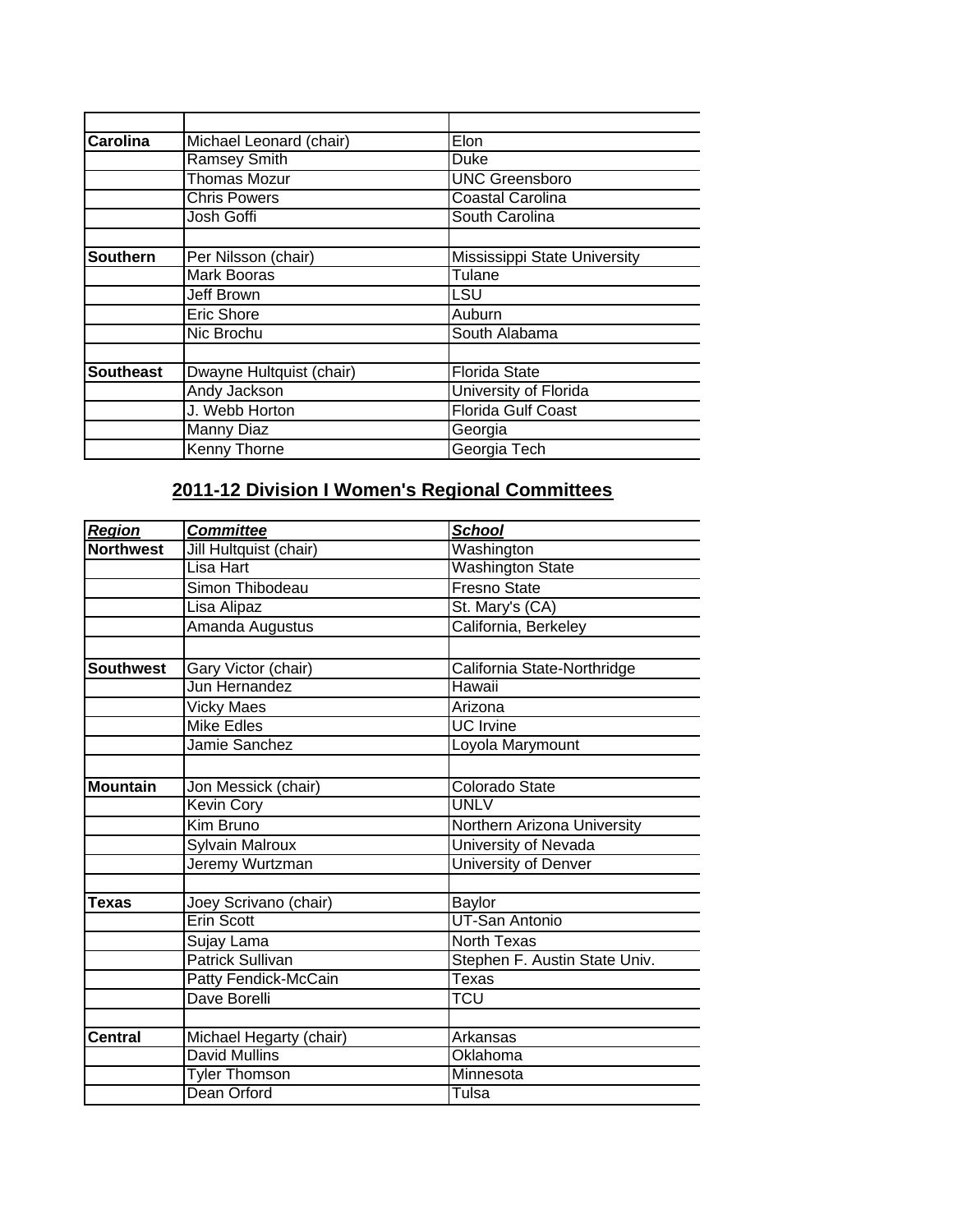| <b>Midwest</b>     | Brian Fleishman (chair)   | Wisconsin                |
|--------------------|---------------------------|--------------------------|
|                    | Simone Jardim             | <b>Michigan State</b>    |
|                    | <b>Shannon Tully</b>      | $\overline{UC}$          |
|                    | <b>Brian Etzkin</b>       | <b>Cleveland State</b>   |
|                    |                           |                          |
| <b>Northeast</b>   | Robert Dallis (chair)     | Dartmouth                |
|                    | <b>Lesley Sheehan</b>     | <b>Boston University</b> |
|                    | <b>Ben Bucca</b>          | Rutgers                  |
|                    | Kathy Twist               | <b>U.of Buffalo</b>      |
|                    | Mike Quitko               | Quinnipiac               |
|                    | <b>Mike Sowter</b>        | <b>NJIT</b>              |
|                    |                           |                          |
| <b>Ohio Valley</b> | Lee Taylor Walker (chair) | Memphis                  |
|                    | Carlos Drada              | Kentucky                 |
|                    | Laura Glitz               | Purdue                   |
|                    | <b>Mark Beckham</b>       | Louisville               |
|                    | <b>Christine Bader</b>    | <b>Ball State</b>        |
|                    |                           |                          |
| <b>Atlantic</b>    | Mark Guilbeau (chair)     | Virginia                 |
|                    | Terry Ann Zawacki         | Virginia Tech            |
|                    | Dawna Denny               | Penn State               |
|                    | Meredith Geiger-Walton    | William & Mary           |
|                    |                           |                          |
| <b>Carolina</b>    | Jeff Trivette (chair)     | <b>UNC Greensboro</b>    |
|                    | <b>Jenny Garrity</b>      | <b>UNC Wilmington</b>    |
|                    | Michaela Gorman           | <b>UNC Charlotte</b>     |
|                    | Elizabeth Anderson        | <b>Elon University</b>   |
|                    | <b>Jeff Wyshner</b>       | <b>Wake Forest</b>       |
|                    |                           |                          |
| <b>Southern</b>    | Kristen Hall (chair)      | <b>UAB</b>               |
|                    | <b>Jenny Mainz</b>        | Alabama                  |
|                    | Jeff Conyers              | Southern University      |
|                    | David Vest                | Samford                  |
|                    | <b>Terri Sisk</b>         | <b>Tulane University</b> |
|                    |                           |                          |
| <b>Southeast</b>   | Jennifer Gabou (chair)    | Florida Gulf Coast       |
|                    | Jennifer Hyde             | <b>Florida State</b>     |
|                    | <b>Jeff Wallace</b>       | Georgia                  |
|                    | <b>Bryan Shelton</b>      | Georgia Tech             |
|                    | <b>Roland Thornquist</b>  | Florida                  |
|                    | <b>Stephanie Nickitas</b> | <b>Central Florida</b>   |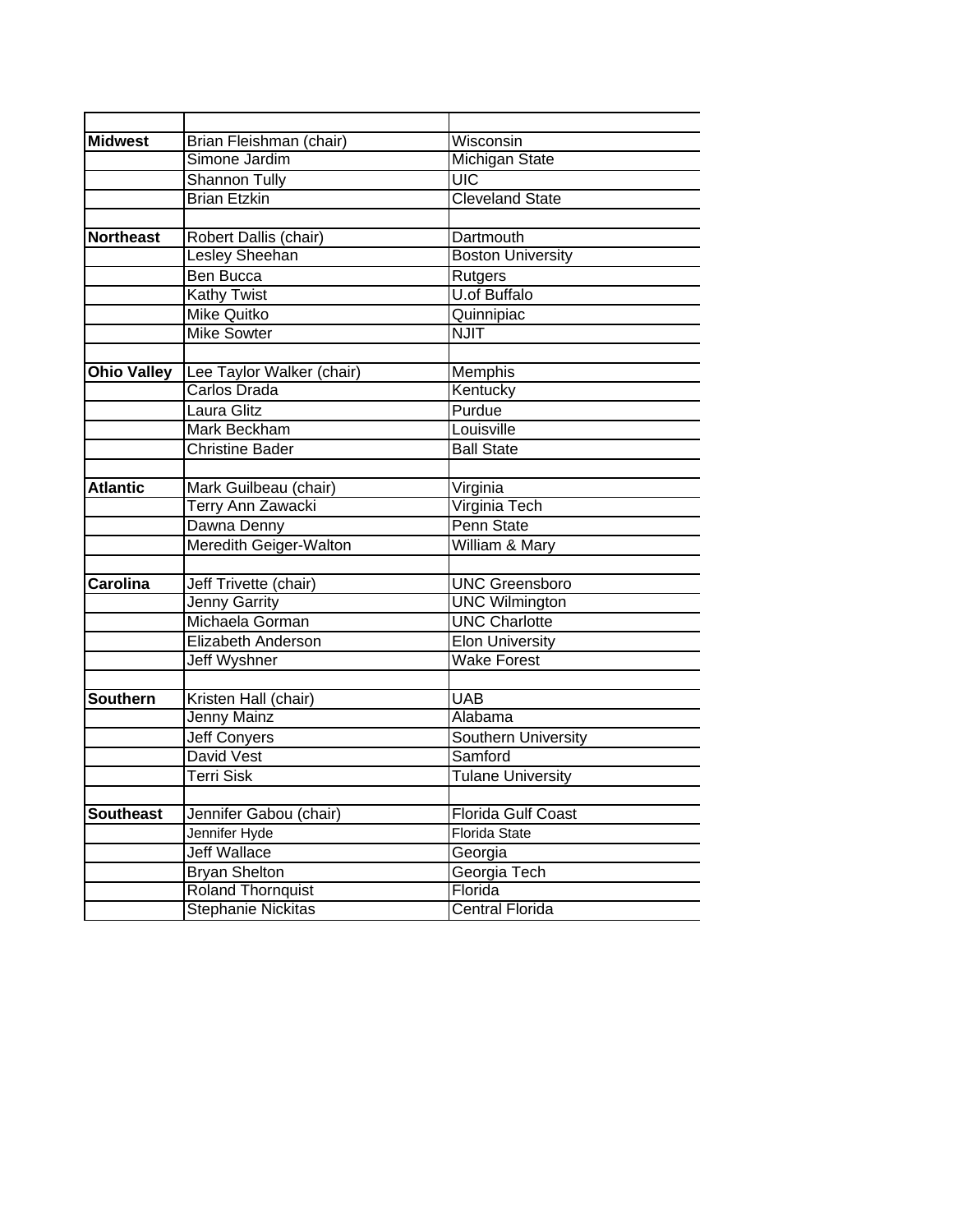#### **ITA Rankings Point chart and guidelines for NCAA Division I Men's and Women's Tennis – 2011-12**

|          |      |            |        | <b>POINT CHART - TEAM</b>   |                                          |                                                                                     |
|----------|------|------------|--------|-----------------------------|------------------------------------------|-------------------------------------------------------------------------------------|
| Win over |      | Win over   |        | Win over                    |                                          |                                                                                     |
| No.      | Pts. | <u>No.</u> | Pts.   | No.                         | <b>Pts</b>                               |                                                                                     |
| #1       | 106  | #39        | 43     | #76-85                      | 16                                       |                                                                                     |
| #2       | 102  | #40        | 42     | #86-95                      | 14                                       |                                                                                     |
| #3       | 98   | #41        | 41     | #96-105                     | 10                                       |                                                                                     |
| #4       | 94   | #42        | 40     | #106-115                    | 8                                        |                                                                                     |
| #5       | 91   | #43        | 39     | #116-125                    | 6                                        |                                                                                     |
| #6       | 88   | #44        | 38     | Not ranked                  | $\overline{4}$                           |                                                                                     |
| #7       | 85   | #45        | 37     |                             |                                          | Note: The scale for below #75 is not in use until February 26.                      |
| #8       | 82   | #46        | 36     |                             |                                          |                                                                                     |
| #9       | 79   | #47        | 35     |                             |                                          |                                                                                     |
| #10      | 77   | #48        | 34     |                             | <b>Points deducted for losses:</b>       |                                                                                     |
| #11      | 75   | #49        | 33     | Loss to team ranked $#1-5$  |                                          | 0.1 match played                                                                    |
| #12      | 73   | #50        | 32     | Loss to team ranked $#6-10$ |                                          | 0.2 match played                                                                    |
| #13      | 71   | #51        | 32     |                             | Loss to team ranked #11-15               | 0.3 match played                                                                    |
| #14      | 69   | #52        | 31     |                             | Loss to team ranked $#16-20$             | 0.4 match played                                                                    |
| #15      | 67   | #53        | 31     |                             | Loss to team ranked #21-25               | 0.5 match played                                                                    |
| #16      | 66   | #54        | 30     |                             | Loss to team ranked $#26-30$             | 0.6 match played                                                                    |
| #17      | 65   | #55        | 30     |                             | Loss to team ranked $#31-40$             | 0.7 match played                                                                    |
| #18      | 64   | #56        | 29     |                             | Loss to team ranked #41-50               | 0.8 match played                                                                    |
| #19      | 63   | #57        | 29     |                             | Loss to team ranked #51-64               | 0.9 match played                                                                    |
| #20      | 62   | #58        | 28     |                             | Loss to team ranked #65-75               | 1 match played                                                                      |
| #21      | 61   | #59        | 28     |                             | Loss to team ranked #76-100              | 1.1 match played                                                                    |
| #22      | 60   | #60        | 27     |                             | Loss to team ranked #101-125             | 1.2 match played                                                                    |
| #23      | 59   | #61        | 27     | Loss to unranked team       |                                          | 1.3 match played                                                                    |
| #24      | 58   | #62        | 26     |                             |                                          |                                                                                     |
| #25      | 57   | #63        | 26     |                             | Countable matches played (report dates): |                                                                                     |
| #26      | 56   | #64        | 25     | Feb. 26                     | 4 matches                                |                                                                                     |
| #27      | 55   | #65        | 25     | March 4-11-18               | 5 matches                                |                                                                                     |
| #28      | 54   | #66        | 24     | March 25                    | 6 matches                                |                                                                                     |
| #29      | 53   | #67        | 24     | April 1                     | 7 matches                                |                                                                                     |
| #30      | 52   | #68        | 23     | April 8                     | 8 matches                                |                                                                                     |
| #31      | 51   | #69        | 23     | April 15-22                 | 9 matches                                |                                                                                     |
| #32      | 50   | #70        | $22\,$ | April 29 *                  | 9 matches                                |                                                                                     |
| #33      | 49   | #71        | 22     | May 16 **                   | 10 matches                               |                                                                                     |
| #34      | 48   | #72        | 21     | May 23 Final*               | 10 matches                               |                                                                                     |
| #35      | 47   | #73        | 21     |                             |                                          | Note: 125 teams will be ranked starting February 26, However Nos. 76-125            |
| #36      | 46   | #74        | 20     | will not be published.      |                                          |                                                                                     |
| #37      | 45   | #75        | 20     |                             |                                          | * April 29 & May 23 ranking are run twice on the computer, second run is published. |
| #38      | 44   |            |        |                             | ** May 16 ranking is unpublished         |                                                                                     |

All road wins 10% Note: Points not awarded for wins at neutral site

#### **Bonus points for road victories: Bonus points for NCAA Team Championships**

| 1 point added to overall average |
|----------------------------------|
| 2 points                         |
| 3 points                         |
| 4 points                         |
| 6 points                         |
| Automatically ranked No. 1       |
|                                  |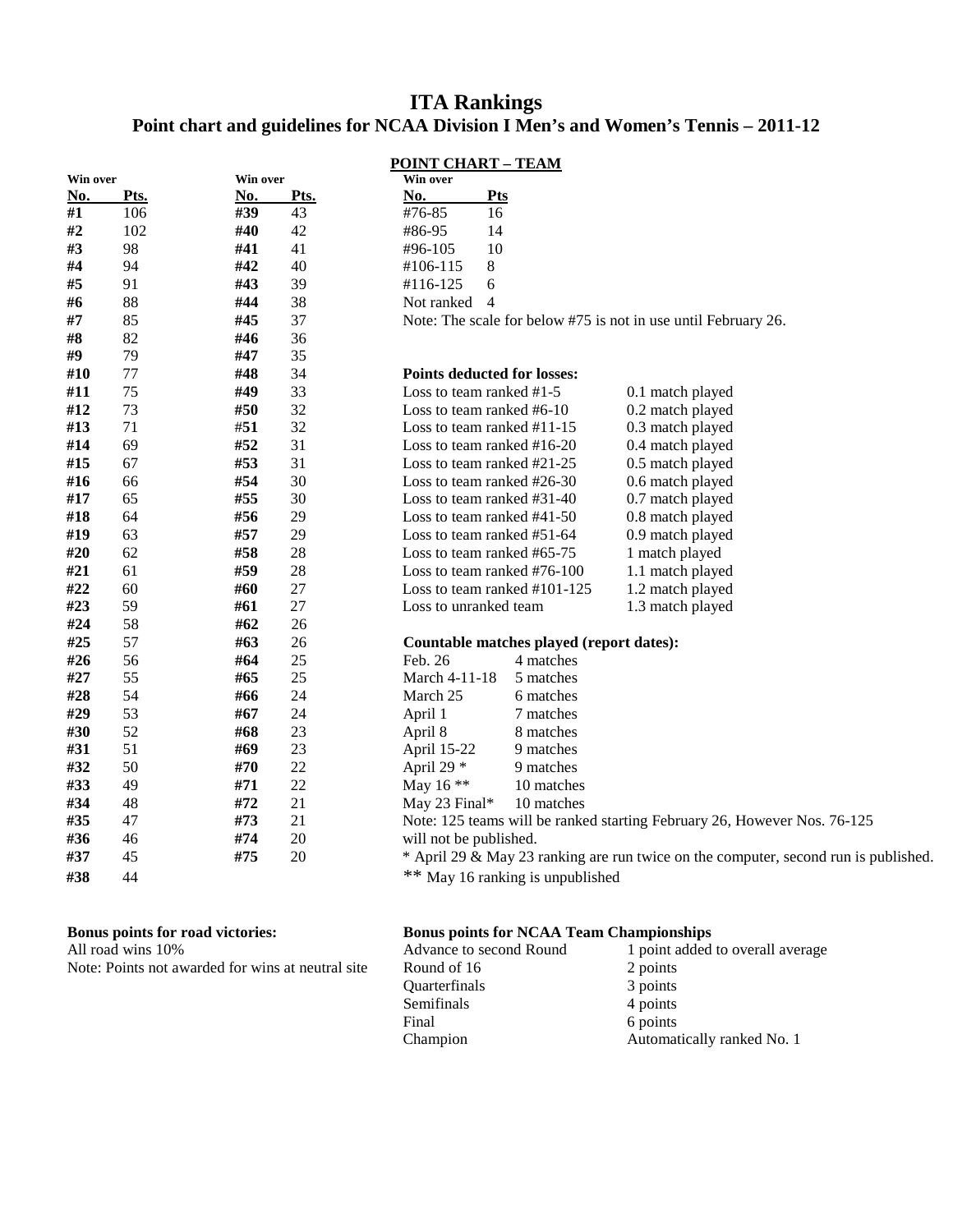#### **ITA Rankings**

#### **GUIDELINES AND RULES – TEAM**

1. The first six national top 75 team rankings of the spring will be decided by vote of the ITA National Ranking Committee. For the remainder of the spring dual match season, the rankings will be based on the ITA computer ranking system (beginning February 26). For each countable victory and all losses a team receives a prescribed number of points (see point chart) based upon the national ranking of the opponent defeated. Victories and losses in ITAsanctioned college dual matches will count towards the team ranking.

2. A team is worth its current value/ranking. If a team drops or climbs during the season, it will always be worth its current ranking each given period. Each ranking period, the ranking average will be figured with the total of countable victories and all loses. If the team has fewer ranked victories than the countable victory total for the period, the rest of the counted victories will be its unranked victories. If the team has more ranked victories than the countable victory totals, the team's highest countable victories will be those counted. All losses will be considered as countable matches, but losses are also weighted according to opponent rank.

3. The way the points are distributed – points for wins; percentages deducted for losses – they consider a team's wonloss record, strength of schedule and depth of wins and losses; and significant wins and losses (with bonus points for road wins). The formula works as follows: Sum of points from 'x' best wins for that rankings period divided by [the 'x' best countable wins for that particular ranking period + Points from all losses].

4. The ITA National Ranking Committee can review Nos. 51 through 75 in the first five ITA computer team rankings and has the authority to adjust the rankings in that area to ensure the most-deserving teams enter into the rankings.

5. Shortened or different formats approved by the ITA can also count towards rankings (if both coaches have agreed on this prior to the match).

6. Non-division I opponents count as unranked wins and/or losses.

7. The NCAA team champion automatically goes to No. 1 in final ranking. Bonus points are awarded for advancement in the NCAA Team Championships (see point chart).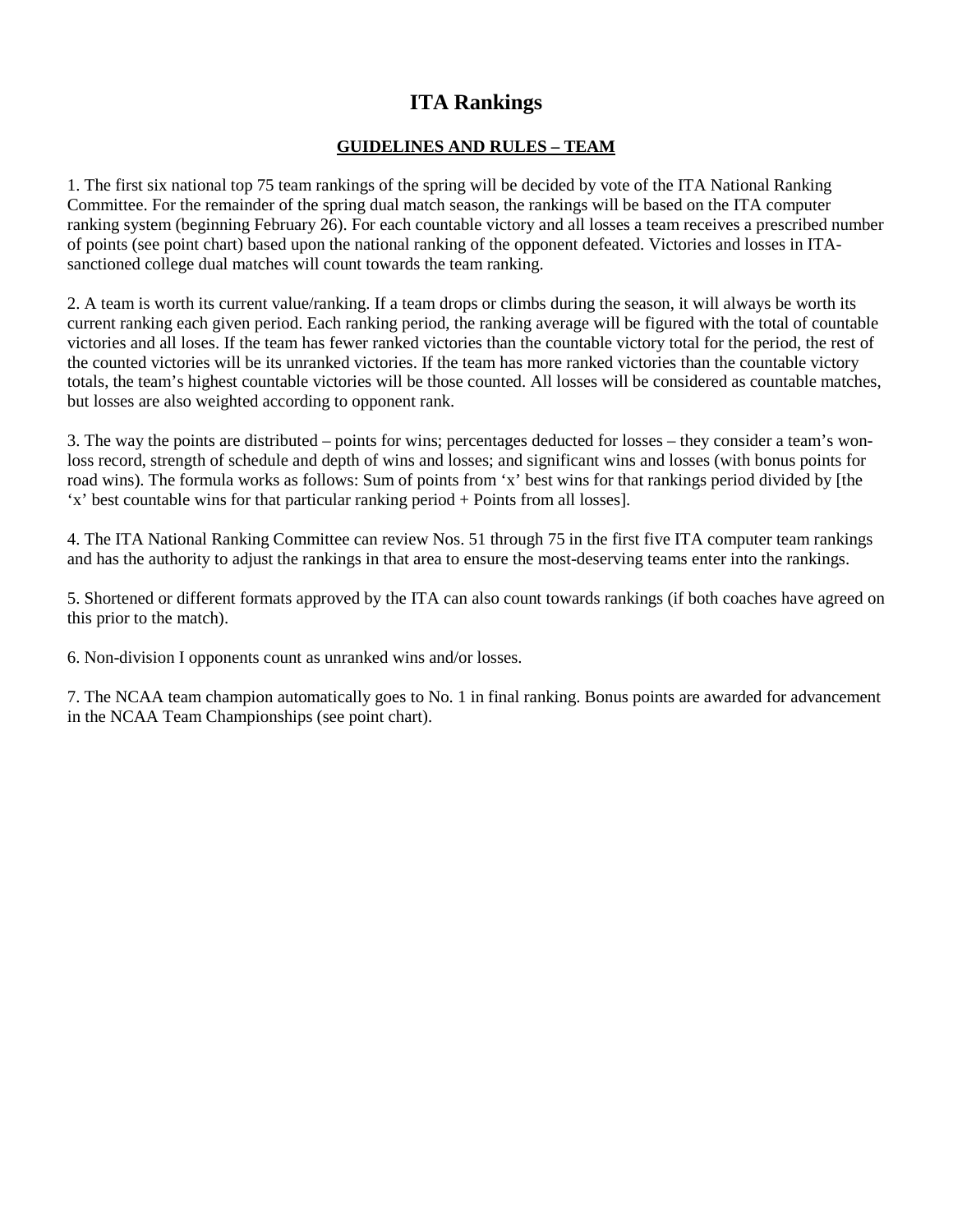#### **ITA Rankings Point chart and guidelines for NCAA Division I Men's and Women's Tennis – 2011-12**

| Opp. Rank  | <b>Points</b><br>for wins | <b>Points deducted</b><br>for losses | report date   | <b>Singles</b> | Countable victories (# ranked published/internal run) |
|------------|---------------------------|--------------------------------------|---------------|----------------|-------------------------------------------------------|
| $1 - 5$    | 80                        | .10                                  | Nov. 15       | 5              | (125/175)                                             |
| $6 - 10$   | 75                        | .20                                  | Feb. 12-19-26 | 7              | (125/175)                                             |
| $11 - 15$  | 70                        | .30                                  | Mar. 11-25    | 8              | (125/175)                                             |
| $16-20$    | 65                        | .40                                  | April 8-15-22 | 10             | (125/175)                                             |
| $21 - 25$  | 60                        | .50                                  | April 29      | 10             | (125/175)                                             |
| 26-30      | 55                        | .60                                  | May 16        | 12             | (125/175)                                             |
| $31 - 35$  | 50                        | .70                                  | Final May 30  | 15             | (125/175)                                             |
| 36-40      | 45                        | .70                                  |               | <b>Doubles</b> |                                                       |
| $41 - 45$  | 40                        | .80                                  | report date   |                | Countable victories (# ranked published/internal run) |
|            |                           |                                      | Nov. 15       | 4              | (60/80)                                               |
| $46 - 50$  | 35                        | .80                                  | Feb. 12-19-26 | 6              | (60/80)                                               |
| 51-55      | 30                        | .90                                  | Mar. 11-25    | 7              | (80/125)                                              |
| 56-60      | 25                        | .90                                  | April 8-15-22 | $8\,$          | (90/125)                                              |
| 61-65      | 20                        | 1.00                                 | April 29      | 8              | (90/125)                                              |
| 66-80      | 15                        | 1.05                                 | May 16        | 9              | (90/125)                                              |
| 81-100     | 12                        | 1.10                                 | Final May 30  | 12             | (90/125)                                              |
| 101-125    | 10                        | 1.15                                 |               |                |                                                       |
| 126-150    | 8                         | 1.20                                 |               |                |                                                       |
| 151-175    | 7                         | 1.25                                 |               |                |                                                       |
| NR Singles | 5                         | $1.25$ (Nov 15 through Jan. 3)       |               |                |                                                       |
| NR Singles | $\overline{4}$            | 1.35 (Feb. 12 through Final Ranking) |               |                |                                                       |
| NR Doubles | 12                        | $1.20$ (Nov 15 through Jan. 3)       |               |                |                                                       |
| NR Doubles | 6                         | 1.25 (Feb. 12 through Final Ranking) |               |                |                                                       |

#### **POINT CHART – SINGLES AND DOUBLES**

**Note: Maximum of top 125 (singles) and top 90 (doubles) are published Nov. 15, April 29 & May 30 rankings are run twice May 16 rankings are not published**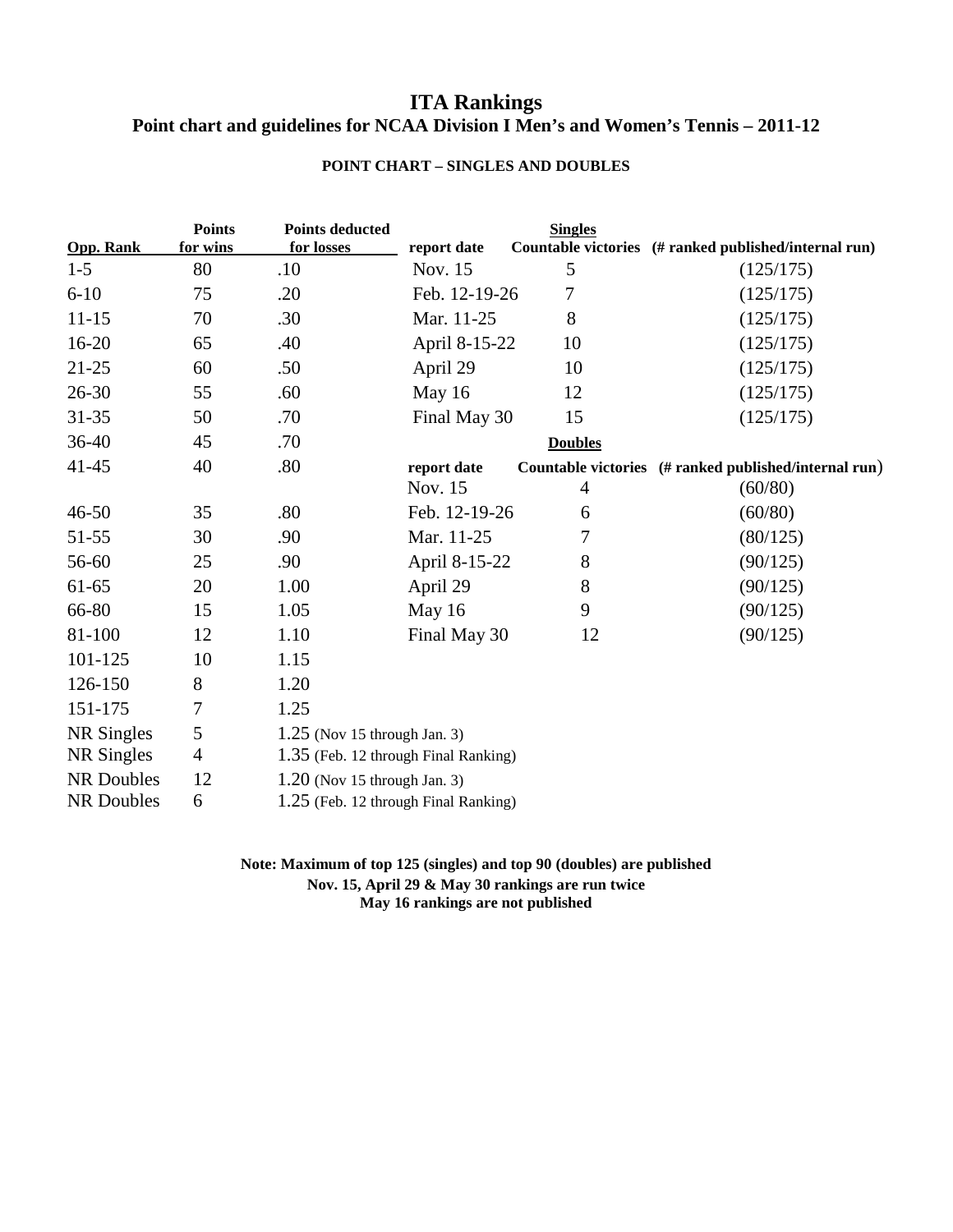#### **ITA Rankings**

#### **GUIDELINES AND RULES – SINGLES/DOUBLES**

1. The Top 125 singles players and Top 90 doubles rankings will be based on the ITA computer ranking system. For each victory, a player receives a prescribed number of points based upon the national ranking of the opponent defeated (see point chart).

2. Each ranking period, the ranking average will be figured with the total countable victories and losses. If the player has fewer ranked victories than the countable victory total for that period, the rest of the victories will be computed as unranked victories. If the player has more ranked victories than the countable total, the player's highest-ranked victories will be those counted. All losses will be considered as countable matches, losses against higher ranked players will not count as full matches but rather as percentages of matches played (see point chart). A player's/team's worth changes each rankings period since the computer does its calculation using the opponent's rankings from the most recent previous rankings period.

3. A ranking is figured by the individual receiving points for each countable victory in ITA-sanctioned tournament and dual matches to date. The sum of all the countable wins for the ranking period is the player's ranking point total for that period. The total ranking points is divided by the number of countable wins added to the points from losses. The computer calculated average = Sum of points from 'x' best wins for that rankings period divided by [the 'x' best countable wins for that particular ranking period + Points from all losses].

4. A match must have started for a player to receive ranking credit for the win or the loss. Players do not receive or lose points for defaults or walkovers.

5. In a team dual match competition, if the team match has been clinched and matches are stopped before completion, those unfinished individual matches do not count toward rankings (if both coaches have agreed on this prior to the match).

6. The way the points are distributed – points for wins; percentages deducted for losses – they consider a player/team's won-loss record, strength of schedule and depth of wins and losses; significant wins and losses.

7. There are no bonus points for advancement at tournaments.

8. Wins and losses to non-Division I players count as unranked wins and losses (this does not include opponents at ITA National Indoor Championships, whose value is that of the lowest ranked non-wild card player/team in the field).

9. Only results from ITA-sanctioned tournaments can count towards a player's ranking.

10. Shortened or different formats approved by the ITA may also count towards rankings (if both coaches have agreed on this prior to the match).

11. Through the second computer singles rankings, players who play an opponent who was listed as insufficient data in the preseason and/or January ranking and is currently unranked will receive credit/discredit for a win/loss at their opponent's final 2011 ranking and/or preseason ranking (for first and second computer rankings only).

12. The ITA National Ranking Committee reviews the first computer rankings in January and can make adjustments to those due to the limited results in the fall.

13. Players will receive credit for wins and losses against ranked players, or doubles teams that are considered inactive (due to injury, leaving team, etc.). Inactive players will be listed at the bottom of the rankings with their ranking (value) had they been active and in the rankings.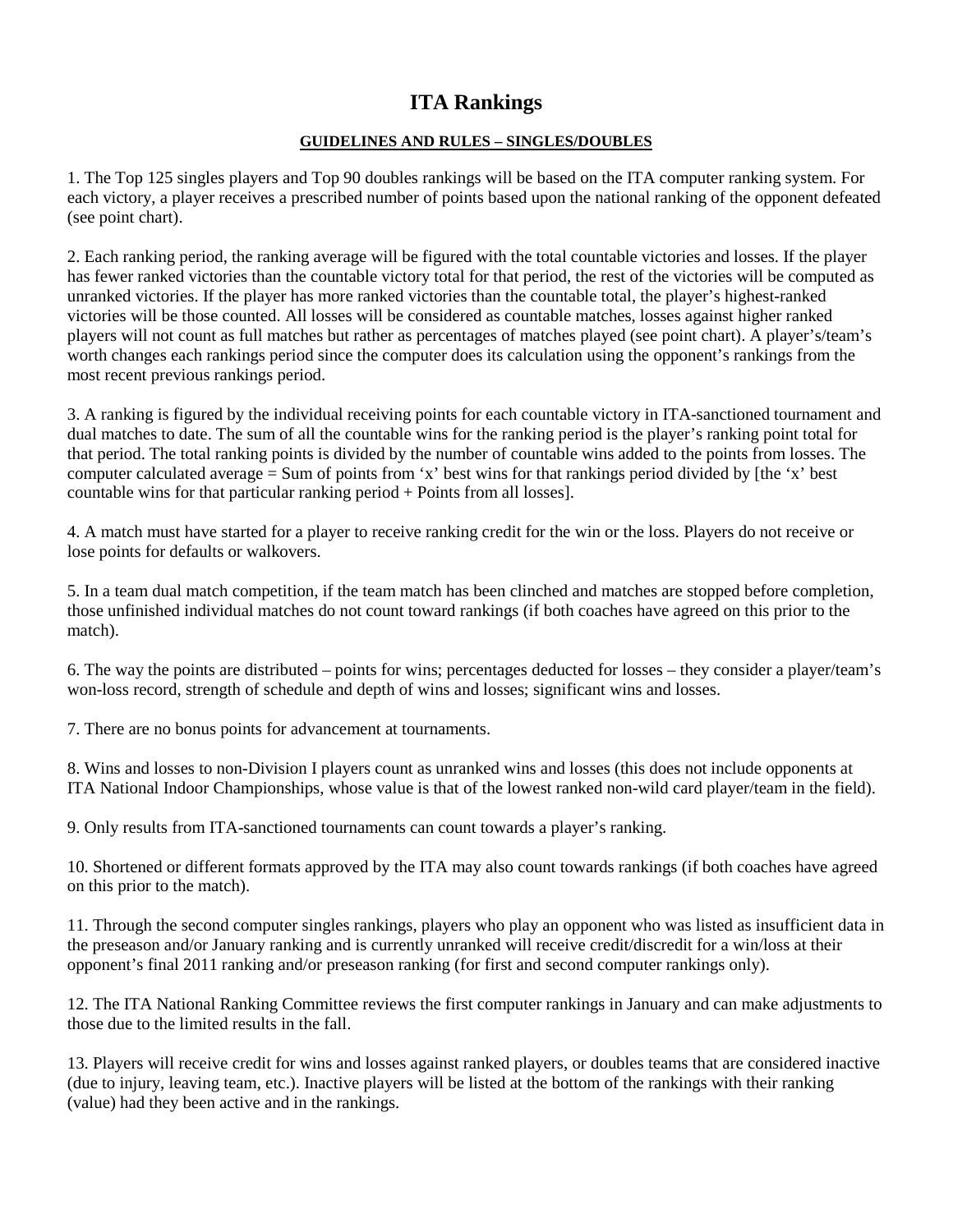

ITA Rankings: Frequently Asked Questions

#### SINGLES/DOUBLES RANKINGS

Q: I beat the No. 40 and 70 players in this ranking, but am unranked - how can this be?

A: This is probably because these players were unranked in the last (preseason) rankings, or they were not ranked as high. Credit is given to where player/teams are in the previous set of rankings. Wherever opponents are ranked in the previous rankings (the September preseason rankings) are what a player/team will receive credit for in the next rankings. Losses are also a factor in ranking. So expect more big changes throughout the next set of rankings on February 17. These will be a reaction to all the changes from this set of rankings. As the season goes on there are less and less big jumps, drops.

#### Q: What is the formula?

A: The formula works as follows: Points from x best wins divided by [Points from all losses + the countable matches/wins for that particular ranking period] = overall average. If player had a 2 wins over No. 50 and No. 80 (and several unranked wins) and 2 losses - 1 to No. 40 and an unranked loss, his/her average would work as follows: 62 points from wins divided by [1.90 losses + 5 countable matches] = 8.98 average

Q: Does last season count for anything? A player's reputation?

A: No, each season everyone starts at 0-0. The computer is blind to a player's reputation or performances from previous seasons.

Q: Does the player's/doubles team's preseason ranking matter? I'm 60 spots lower than where I was ranked in the preseason – how can this be? And/or that player jumped 80 spots?!!

A: As stated earlier, everyone starts at zero for this first computer ranking. The player who was ranked No. 1 in the preseason is starting at the same point as someone who was unranked. The only thing the No. 1 ranking meant was that was the value his or her opponents received for wins and losses to him/her during the fall. So if the No. 1 player's results or lack of results warrant a No. 60 ranking, their preseason No. 1 ranking had nothing to do with them moving to this spot. Along these lines, a player that was No. 100 and is now No. 20 really didn't jump 80 spots. The No. 100 ranking was based on a vote and has no impact where they will be when the results are calculated by the computer.

Q: Is my season ruined if I'm not ranked right now?

A: Not at all. Not even close. Every year many players are ranked outside the top 100 at this point in the season who make strong runs towards the top of the rankings. Last year in the 2009-10 season, Henrique Cunha from Duke, started the season as an unranked freshman, but was number three by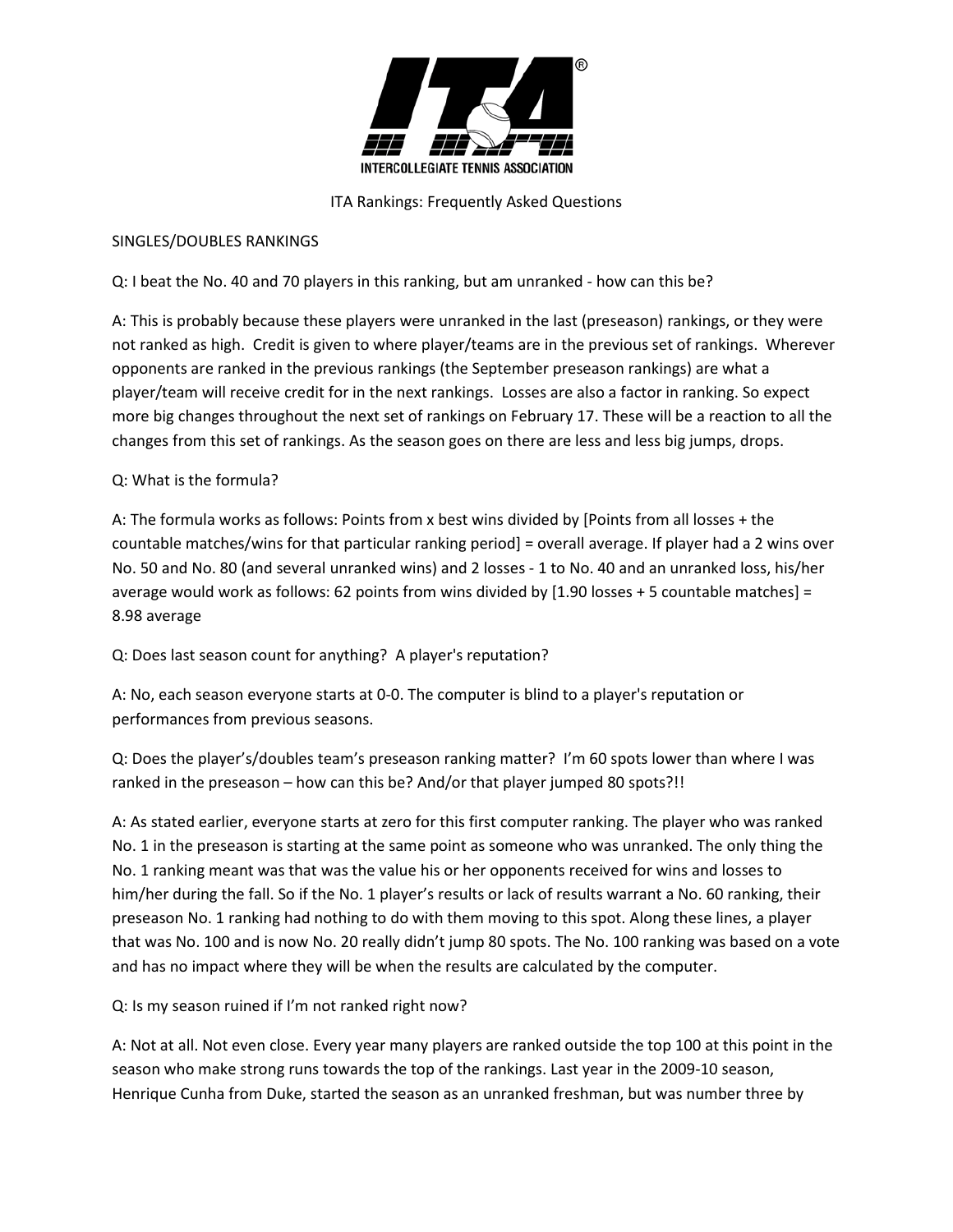season's end. Florida's Allie Will also was an unranked freshman when she started the 2009-10 season, but finished No. 11 in the Final Rankings. That said each year there are also players who start the season in the top 20, but who eventually dropped outside the top 80, 100, etc.

Q: Is there any type of vote involved in the spring dual-match season for singles/doubles rankings?

A: No. The preseason rankings in September for singles and doubles were a committee vote, based mainly on where players finished in the rankings from the previous season. All spring single/doubles rankings are solely computer generated, but giving the ITA National Ranking Committee the ability to review the rankings and adjust 2 players/teams in singles in doubles per region that were significantly out of line with how their regional rankings reflected those players. The first computer ranking for January 4 is the only computer singles/doubles ranking during the season that has a committee review.

Q: Why is a player I beat ranked in front me?

A: Direct head-to-head wins and losses do not factor into the formula. Players and teams should really root for their opponents to stay as high as possible in the rankings. A win over a player over No. 15 is obviously worth a lot more than a win over No. 30. There is no way humanly possible to have every player ranked in front of all the players they beat. If you beat No. 40, but don't have any other ranked wins and/or several unranked losses, you will probably be ranked below 40. You need to also look at where that player was in the last ranking - he/she may be No. 40 now, but they could have been No. 80 in the last ranking, and that is what was used for the calculation.

Q: Are there bonus points for winning singles or doubles tournaments?

A: No. There have not been bonus points awarded for advancement in tournament play since the 1999 season.

Q: What happens if a player I beat moves up or down in the rankings?

A: A player or team's value is what they are in the most current ranking. If you beat the No. 10 player from the previous rankings, you are given credit for a win over No. 10. If that player is No. 5 in the new rankings, you'll get credit for a win over No. 5 in the next rankings. However, it also works the same when players drop in the rankings.

Q: What should I pay attention to when looking at the averages?

A: It's very important to look at the averages, especially later on in the season. A player may be down at No. 80 but just a few tenths of a point away from No. 60, or just one good win away. Sometimes one really good win could mean the difference in at least 15-20 spots.

Q: Does the score of a match factor into the formula?

A: It does not. A 6-0, 6-0 loss counts the same as a 6-7, 7-6, 7-6 loss, and a 7-0 team loss counts the same as a 4-3 team loss.

Q: Do walkovers or defaults count as wins or losses?

A: No. A point must have been played in a match for it to count for ranking purposes.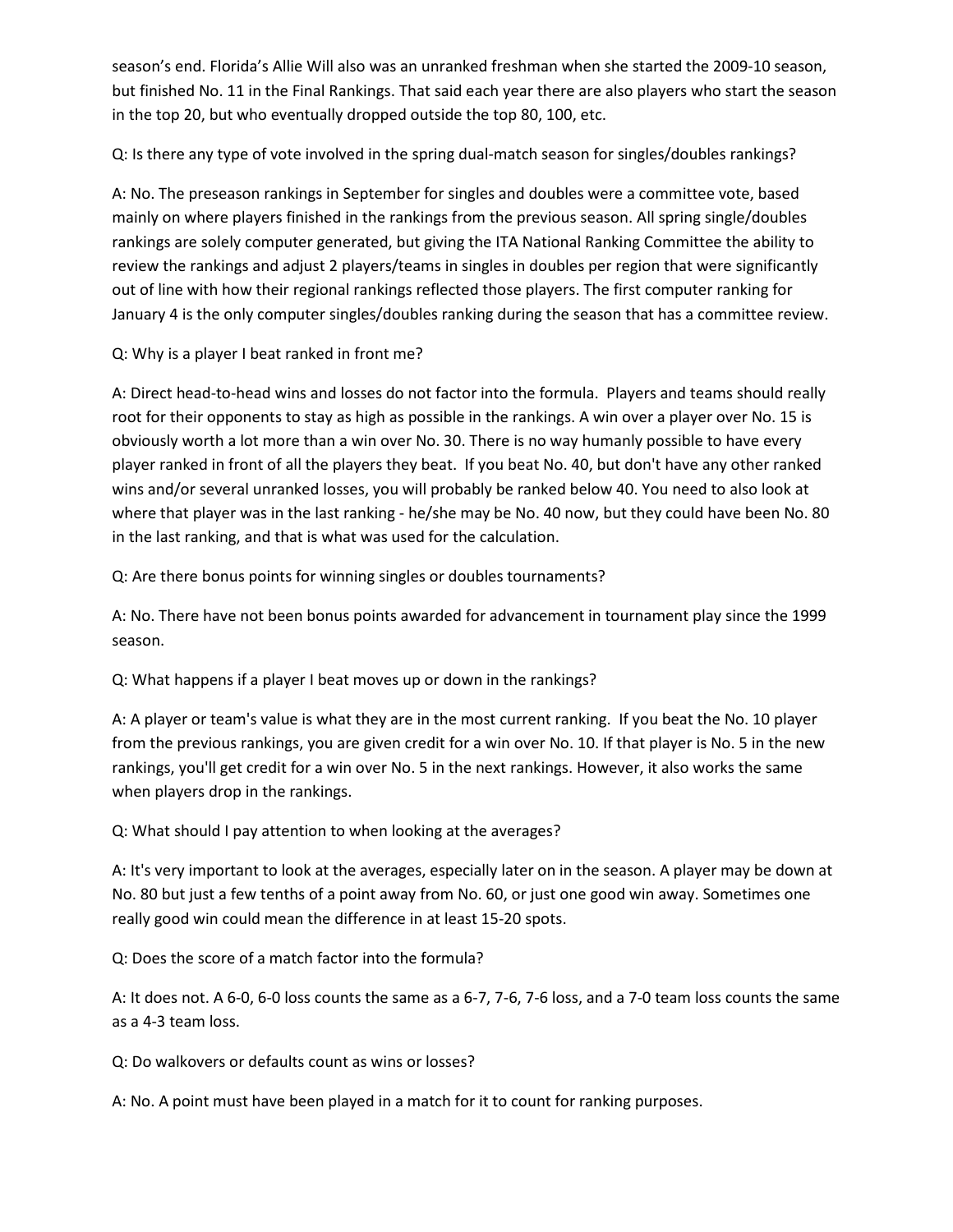Q: Do players with longer records do better in the rankings?

A: Not necessarily. Each week the computer uses a certain amount of wins. For a ranking in which a player's 10 best wins counted towards their point average, it would not matter if they were 10-2 or 23- 2. For this first ranking a player's 5 best wins in singles, 4 best wins in doubles and all losses were calculated.

Q: I keep winning, but my ranking keeps dropping?

A: There are a few reasons why this could happen. First and foremost, what did your best wins/losses do in the last ranking? If most of them dropped in the rankings, that will affect your ranking. Also as the season goes along we count more and more wins. One week we used each player's 5 best wins, but the next week used the 6 best wins, and you could get passed if other players ranked behind you have a better sixth win. Also, sometimes you don't really drop but get "passed" by a team or player with some recent big wins.

Q: My regional ranking doesn't seem to mesh with my national ranking?

A: Keep in mind that regional rankings are done by committee vote and not by computer. A regional committee gets a preview of the national rankings and sometimes uses those as a guideline, however regional rankings tend to use the regional tournament, ITA National Indoors, and the All-American championships as more of a guideline for placement than a computer ranking would. The national rankings do not have to be in the same order a region placed its players (and vice versa) and often are not.

Q: Are any bonus points given in the Singles and Doubles rankings calculations?

A. Yes, a road win gives an added bonus of 10% to the Singles player or Doubles Team for that individual win

Q: What can I do if after looking at the way the points work, there appears to be a mistake in a player's math-points?

A: After looking at the points and something still doesn't look quite right, an ITA coach should first view their player's results on collegtennisonline.com to make sure they were entered correctly. It is not uncommon for a school to miss a few player results (we try to check, but it's impossible to know what is missing or not missing for the thousands of singles/doubles results). After that, an ITA coach can contact the ITA office – Josh Rey (Men's rankings coordinator, jrey@itatennis.com) and Nick Snow (Women's rankings coordinator, nsnow@itatennis.com). If there is ever a mistake, we'll be sure to fix it immediately.

#### TEAM RANKINGS

Q: How do the team computer rankings work?

A: The main thing to remember for the first team computer ranking in March is that it is administered in an entirely different method than the rankings published during the first five weeks of the spring season. The weekly poll is based primarily on week-to-week results. For example, a voter looks at the No. 10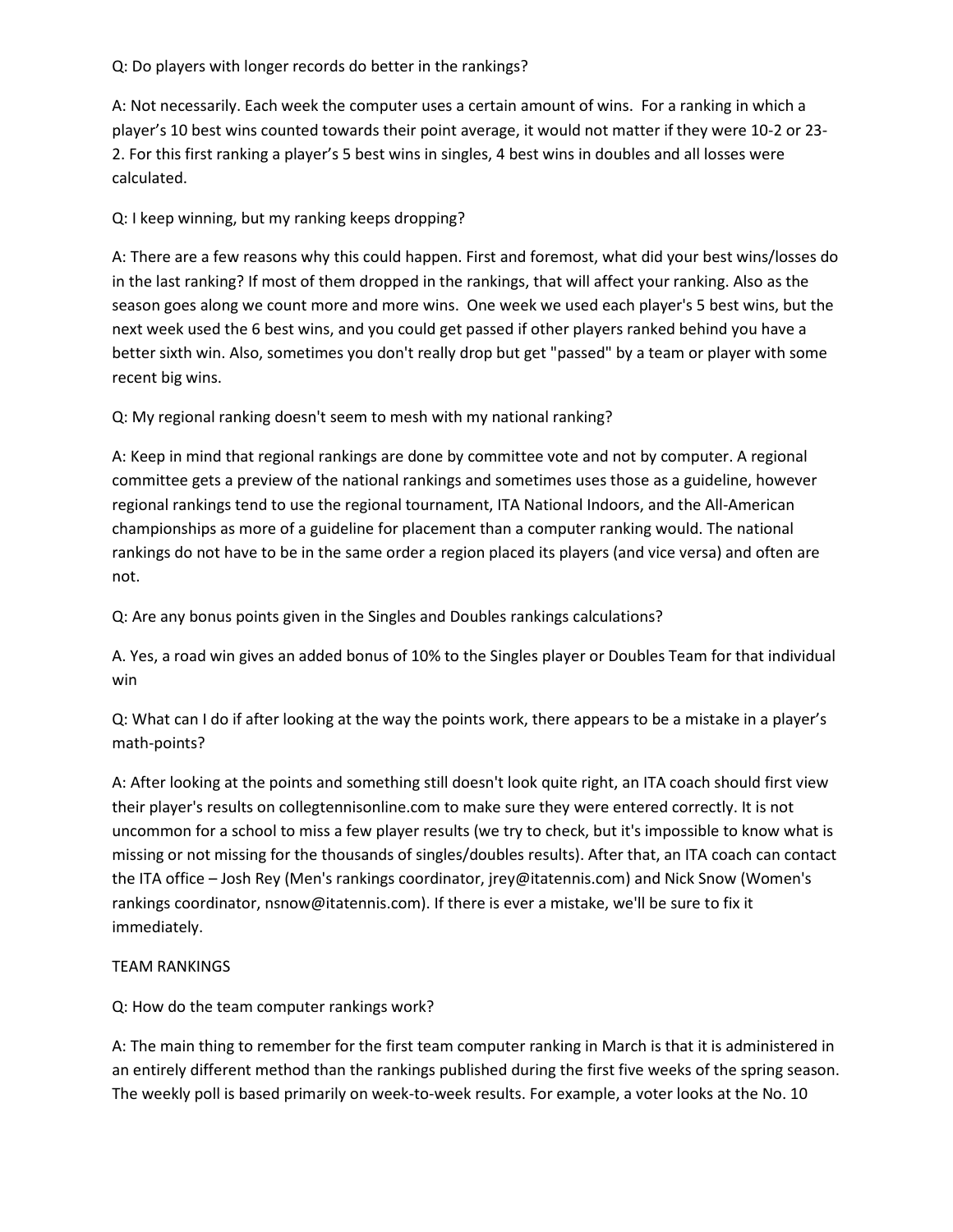team and asks themselves, "what did this team do last week (or recently)," and then decides to move them up, drop them or keep them in the same spot. Whereas each week the computer determines what a team has done up to that point in the entire season. Where a team is ranked on one week has no impact where it will be ranked the next week - it is where its opponents are ranked that matters most. This is a scenario that typically happens during the first computer rankings to several teams: a team is No. 20 this week; it started there in the preseason ranking and stayed within a couple spots of that ranking in the ensuing weeks; it has a 6-3 record - all of its losses are to teams ranked in front of them, while all its wins are ranked past No. 50. This team is probably going to drop some. Also, for about 50-60 of the top 75 teams in the rankings there will be likely little change in their March 1 ranking. But there are going to be about 15-25 teams that make significant moves (up, down and out) and that will impact the second computer rankings (so if you beat a team that was No. 40 in the first computer ranking that drops to No. 60 in the second computer ranking, it will hurt you in the third computer ranking). There is still some voting in these rankings. For the fourth straight season the ITA National Ranking Committee continued to vote on and review spots No. 50-75 in the first few computer rankings.

#### Q: When do the team rankings go to the computer?

A: The first week of March. And not that, while convenient, it's actually not entirely correct to say a team "climbed" or "dropped," in these first rankings since we are administering the first computer ranking in an entirely different method than the previous ranking. These are the first "computer" rankings of the season. One more thing to remember - a team is given credit for where its opponents are ranked the previous week. So if you beat a team when it was No. 40 back on Jan. 29 and it is No. 10 on Feb. 24 - you'll be given credit for a win over No. 10. Conversely, if that team went from No. 10 to No. 40, you'd be given credit for a win over No. 40. Each week you'll want to keep a close tab on where teams you've played go in the rankings because it will impact your ranking average in the next ranking.

Q: Are the singles and doubles rankings calculated the same way?

A: They are calculated using the same method but points allotted for wins and points deducted for losses are different.

Q: Are any bonus points given in the team rankings calculations?

A. Yes, a road win gives an added bonus of 10% to the team for that individual win. Additional points are also given to teams that progress further in the NCAA Team championships at the end of the year.

#### Q: Why is the computer formula secret?

A: It's not. Many ITA coaches already have it and any coach who doesn't can request a point chart. Also, an ITA staff member can work with a coach to explain it in greater detail upon request. **The point chart is only available to ITA-member coaches**. This 2011-12 season the ITA will continue to conduct an aggressive campaign to arm the coaches with as much information on the rankings they wish to have. We always welcome comments and encourage suggestions to improve the formula in future seasons.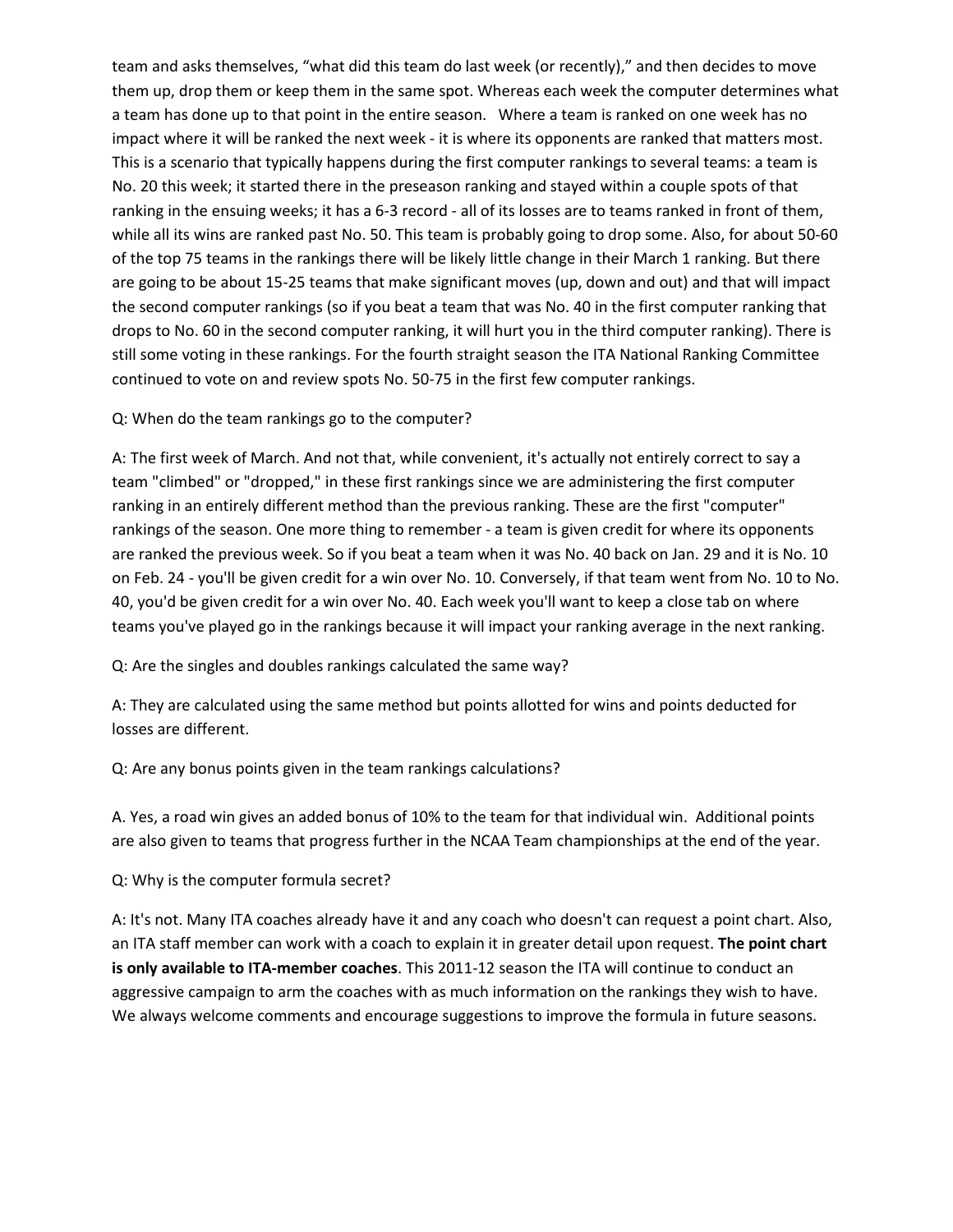

#### **I. Reminder of 2011-12 Campbell/ITA College Tennis Rankings Procedures\***

- Use the end of year published rankings as the following year's preseason rankings (for singles and doubles).
- Creation of a freshman/newcomer ranking (top 10) that would include all freshman and non-Division I transfers.
- A player can be ranked with multiple partners in doubles throughout the spring season only (where match results have been established).
- For preseason rankings, a player with multiple doubles partners can only appear once in the highest doubles team ranking.
- Spring Regional Rankings will decrease from 30 singles/15 doubles to 20 singles/10 doubles.

**II. REGIONAL CHAIR VOTING RESPONIBILITIES:** A new procedure was implemented prior to the 2010-11 season for completing the team rankings early during the spring team season, with each Regional Chair responsible to vote on only a designated section of the rankings.

- There are six ITA Ranking periods conducted by ballot prior to computerized rankings.
- There are 12 Men's Regional Ranking Chairs and 12 Women's Regional Ranking Chairs.
- To assure accuracy and accountability, two regional chairs will pair up for each ranking period and will be responsible for carefully voting on a designated section.
- Since the most important and focused areas of voting are the teams 1-20, ALL Regional Chairs will be expected to vote on the top 20 as well as their designated section.
- Each section will be divided by increments of 20 with an overlap of an increment of 10 to allow for further cross-reference and accuracy. Even though the published rankings will include only to 75, the voting will be conducted to 80 so that the five teams just outside of the rankings will be accounted as a reference for all Regional Ranking Chairs.
- Each week the pair of Regional Chairs will be responsible for the next set of 20 rankings to allow each set of Chairs to vote ONE time for each designated section.
- EXAMPLE PROVIDED BELOW:

ALL Chairs: 1-20 Chairs 1/2: 20-40 Chairs 3/4: 30-50 Chairs 5/6: 40-60 Chairs 7/8: 50-70 Chairs 9/10: 60-80 Chairs 11/12: 70-80 and 20-30

**III. Additional Rankings Exploration:** Please provide any and all Rankings suggestions to ITA Managers of Communications, Josh Rey and Nick Snow, and National Ranking Chairs, Billy Pate and Nicole Kenneally, for further discussions to be conducted after the 2012 spring season.

*\*Please note that this information was approved by the ITA Division I Operating Committee at the 2010 ITA Convention and is currently available on the ITA web site.*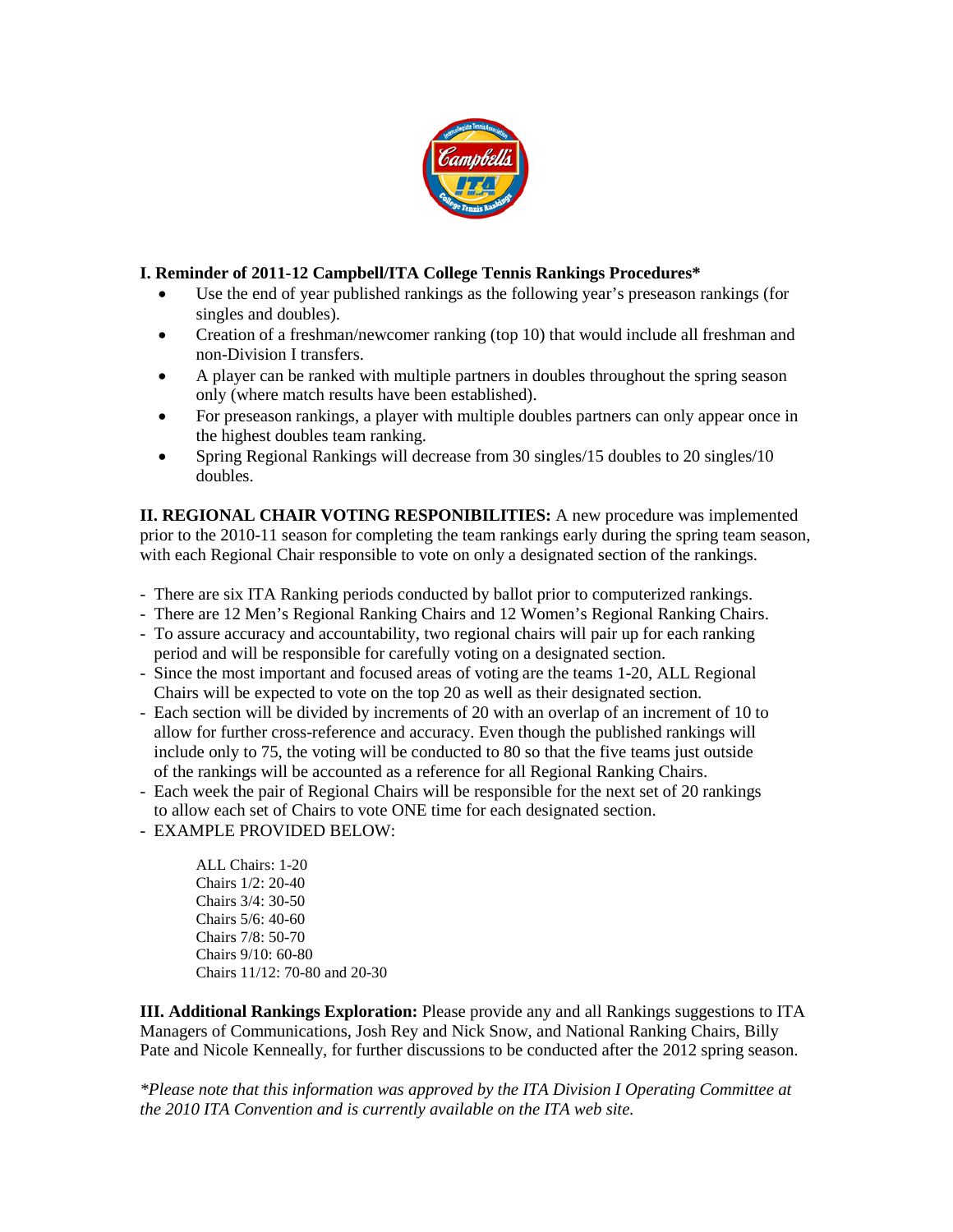|                         |                        |              |               |                                                                                                 | Voting Responsibilities Voting Responsibilities Voting Responsibilities Voting Responsibilities |               |              |              |               |  |
|-------------------------|------------------------|--------------|---------------|-------------------------------------------------------------------------------------------------|-------------------------------------------------------------------------------------------------|---------------|--------------|--------------|---------------|--|
|                         | <b>Ranking Chairs</b>  | Week 1       | $1/22 - 1/24$ | <b>Week 2</b>                                                                                   | $1/30 - 2/2$                                                                                    | <b>Week 3</b> | $2/5 - 2/7$  | Week 4       | $2/19 - 2/21$ |  |
| $\overline{1}$          | Peter Bartlett         | $1 - 20$     | 70-80, 20-30  | $1 - 20$                                                                                        | 60-80                                                                                           | $1 - 20$      | 50-70        | $1 - 20$     | 30-50         |  |
| $\overline{\mathbf{2}}$ | Adam Steinberg         | $-20$        | 70-80, 20-30  | $1 - 20$                                                                                        | 60-80                                                                                           | $1 - 20$      | 50-70        | $1 - 20$     | $30 - 50$     |  |
| $\overline{\mathbf{3}}$ | Danny Westerman        | $1 - 20$     | $20 - 40$     | $1 - 20$                                                                                        | $70-80, 20-30$ 1-20                                                                             |               | 60-80        | $1 - 20$     | 40-60         |  |
| $\overline{\mathbf{r}}$ | Steve Moore            | $1 - 20$     | $20 - 40$     | $1 - 20$                                                                                        | $70-80, 20-30$ 1-20                                                                             |               | 60-80        | $1 - 20$     | 40-60         |  |
| 5                       | Vince Westbrook        | $1 - 20$     | 30-50         | $1 - 20$                                                                                        | $20 - 40$                                                                                       | $1 - 20$      | 70-80, 20-30 | $1 - 20$     | 50-70         |  |
| $6\phantom{1}6$         | Steve Rodecap          | $-20$        | 30-50         | $1 - 20$                                                                                        | $20 - 40$                                                                                       | $1 - 20$      | 70-80, 20-30 | $1 - 20$     | 50-70         |  |
| 7                       | Lee Nickell            | $1 - 20$     | 40-60         | $1 - 20$                                                                                        | $30 - 50$                                                                                       | $1 - 20$      | $20 - 40$    | $1 - 20$     | 60-80         |  |
| 8                       | Paul Goebel            | $1 - 20$     | 40-60         | $1 - 20$                                                                                        | $30 - 50$                                                                                       | $1 - 20$      | $20 - 40$    | $1 - 20$     | 60-80         |  |
| 9                       | Jim Thompson           | $1 - 20$     | 50-70         | $1 - 20$                                                                                        | 40-60                                                                                           | $1 - 20$      | 30-50        | $1 - 20$     | 70-80, 20-30  |  |
| 10                      | Michael Leonard        | $1 - 20$     | 50-70         | $1 - 20$                                                                                        | 40-60                                                                                           | $1 - 20$      | 30-50        | $1 - 20$     | 70-80, 20-30  |  |
| 11                      | Per Nilsson            | $1 - 20$     | 60-80         | $1 - 20$                                                                                        | 50-70                                                                                           | $1 - 20$      | 40-60        | $1 - 20$     | $20 - 40$     |  |
|                         | 12 Dwayne Hultquist    | $1 - 20$     | 60-80         | $1 - 20$                                                                                        | 50-70                                                                                           | $1 - 20$      | 40-60        | $1 - 20$     | $20 - 40$     |  |
|                         |                        |              |               |                                                                                                 |                                                                                                 |               |              |              |               |  |
|                         | <b>Rankings Chairs</b> |              |               | Voting Responsibilities Voting Responsibilities Voting Responsibilities Voting Responsibilities |                                                                                                 |               |              |              |               |  |
|                         | by Groups of 10        | <b>Week1</b> | $1/22 - 1/24$ | Week 2                                                                                          | $1/30 - 2/2$                                                                                    | <b>Week 3</b> | $2/5 - 2/7$  | Week 4       | 2/19 - 2/21   |  |
|                         | $1 - 20$               | All          |               | IAII                                                                                            |                                                                                                 | All           |              | <b>All</b>   |               |  |
|                         | $21 - 30$              | 1, 2, 3, 4   |               | 3,4,5,6                                                                                         |                                                                                                 | 5,6,7,8       |              | 9,10,11,12   |               |  |
|                         | $31 - 40$              | 3,4,5,6      |               | 5,6,7,8                                                                                         |                                                                                                 | 7,8,9,10      |              | 1, 2, 11, 12 |               |  |
|                         | 41-50                  | 5,6,7,8      |               | 7,8,9,10                                                                                        |                                                                                                 | 9,10,11,12    |              | 1, 2, 3, 4   |               |  |
|                         | 51-60                  | 7,8,9,10     |               | 9,10,11,12                                                                                      |                                                                                                 | 1,2,11,12     |              | 3,4,5,6      |               |  |
|                         | 61-70                  | 9,10,11,12   |               | 1,2,11,12                                                                                       |                                                                                                 | 1,2,3,4       |              | 5,6,7,8      |               |  |
|                         | 71-80                  | 1, 2, 11, 12 |               | 1,2,3,4                                                                                         |                                                                                                 | 3,4,5,6       |              | 7,8,9,10     |               |  |